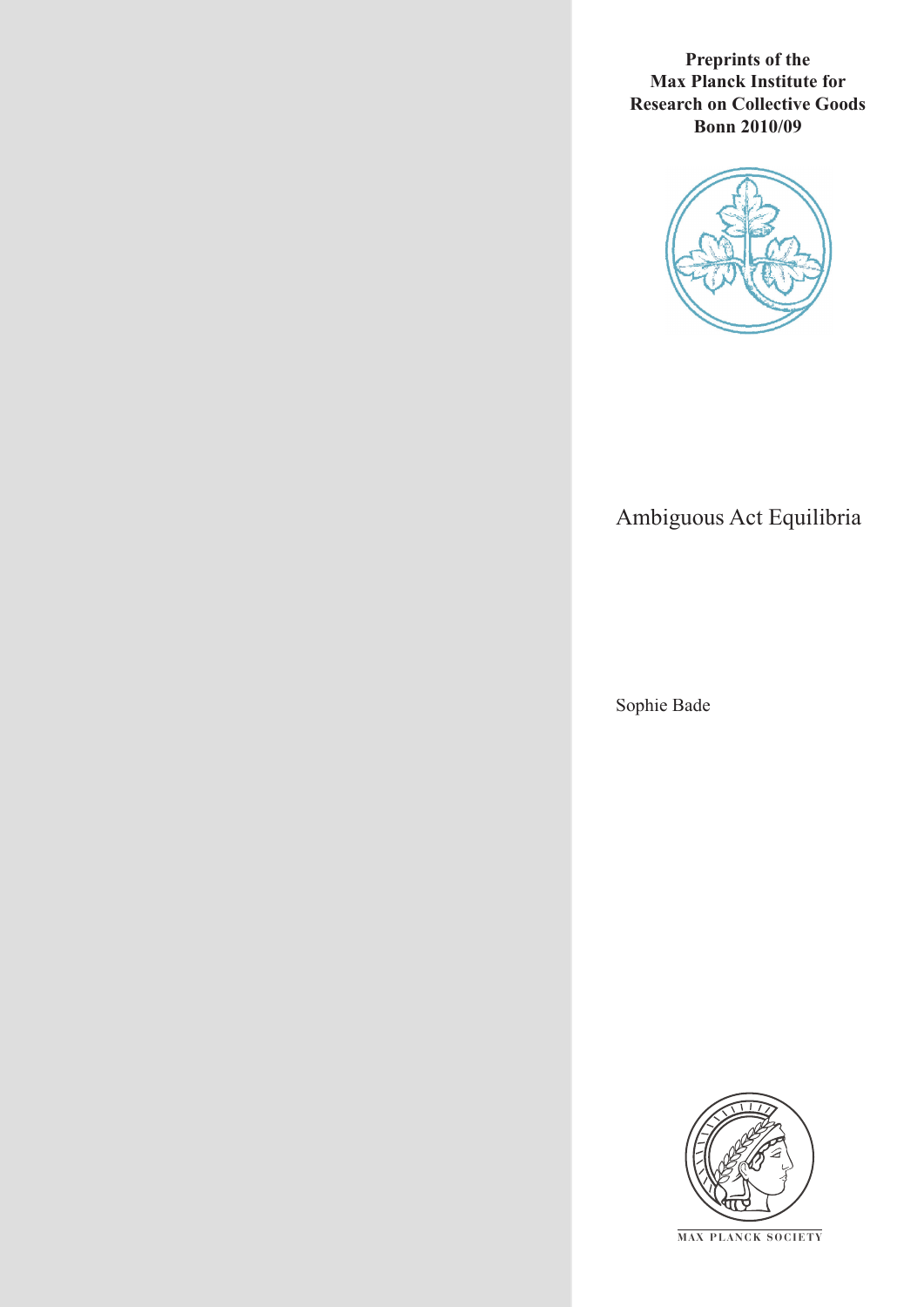

# **Ambiguous Act Equilibria**

Sophie Bade

March 2010

Max Planck Institute for Research on Collective Goods, Kurt-Schumacher-Str. 10, D-53113 Bonn http://www.coll.mpg.de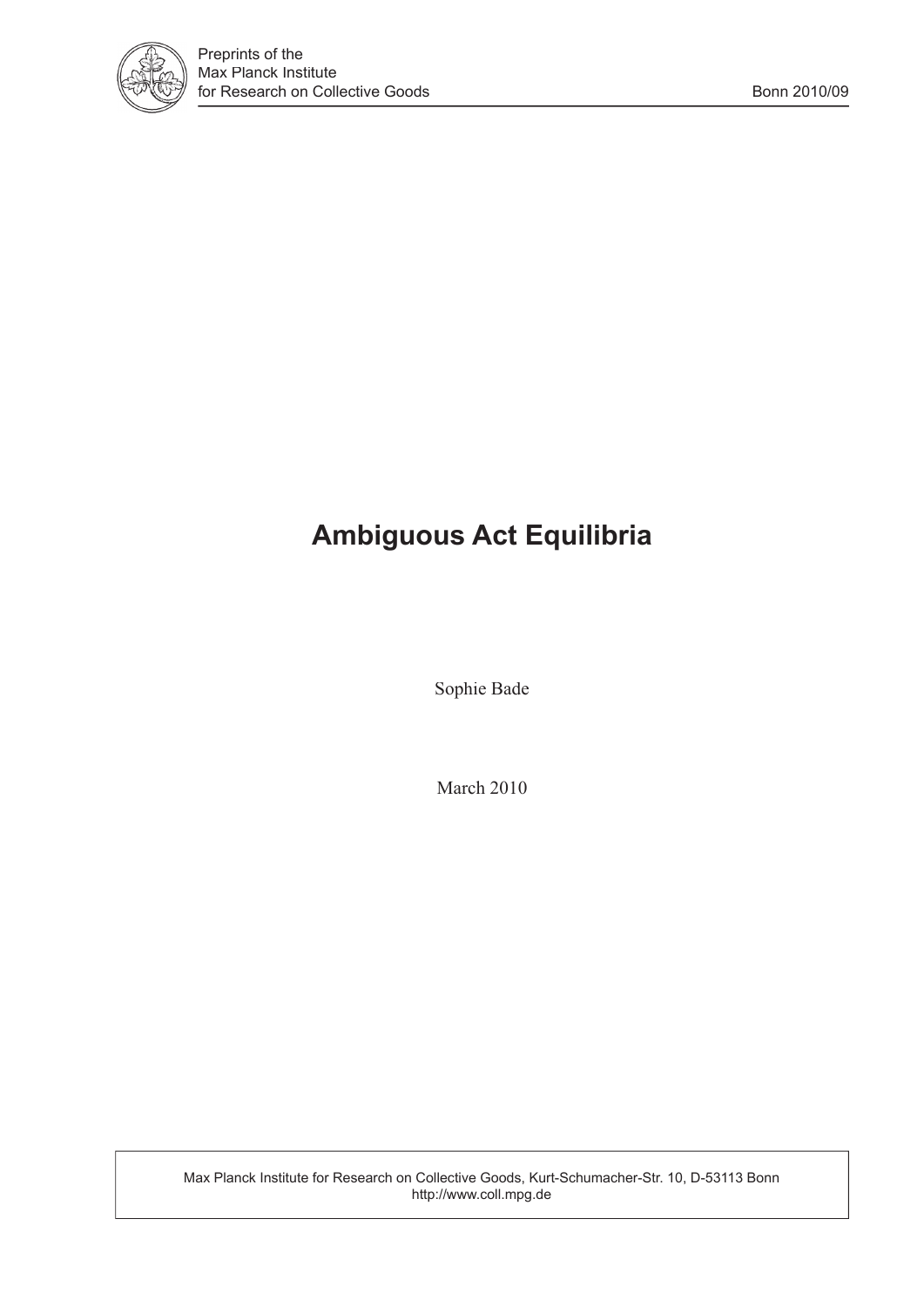# Ambiguous Act Equilibria

Sophie Bade∗†

March 19, 2010

#### Abstract

A game-theoretic framework that allows for explicitly randomized strategies is used to study the effect of ambiguity aversion on equilibrium outcomes. The notions of "independent strategies" as well as of "common priors" are amended to render them applicable to games in which players lack probabilistic sophistication. Within this framework the equilibrium predictions of two player games with ambiguity averse and with ambiguity neutral players are observationally equivalent. This equivalence result does not extend to the case of games with more than two players. A translation of the concept of equilibrium in beliefs to the context of ambiguity aversion yields substantially different predictions - even for the case with just two players.

KEYWORDS: Uncertainty Aversion, Nash Equilibrium, Ambiguity.

JEL Classification Numbers: C72, D81.

<sup>∗</sup>Max Planck Institute for Research on Collective Goods, Kurt-Schumacher-Str. 10 , D-53113 Bonn, Germany. Phone: 49+228+9141670 Fax: 49+228+9141670

<sup>†</sup>Thanks to Kalyan Chatterjee, Christoph Engel, Ed Green, Martin Hellwig, Andrei Karavaev, Vijay Krishna, Matthias Lang, Kin Chung Lo, Yusufcan Masatiloglu , Efe Ok, Emre Ozdenoren, Joris Pinkse, Ludovic Renou, Muhamet Yildiz and the seminar participants at Bocconi, Bielefeld, DUKE/UNC, Collegio Carlo Alberto, the Game Theory Festival at Stony Brook, Leicester, LUISS, Oxford, Paris and the RUD conference in Tel Aviv.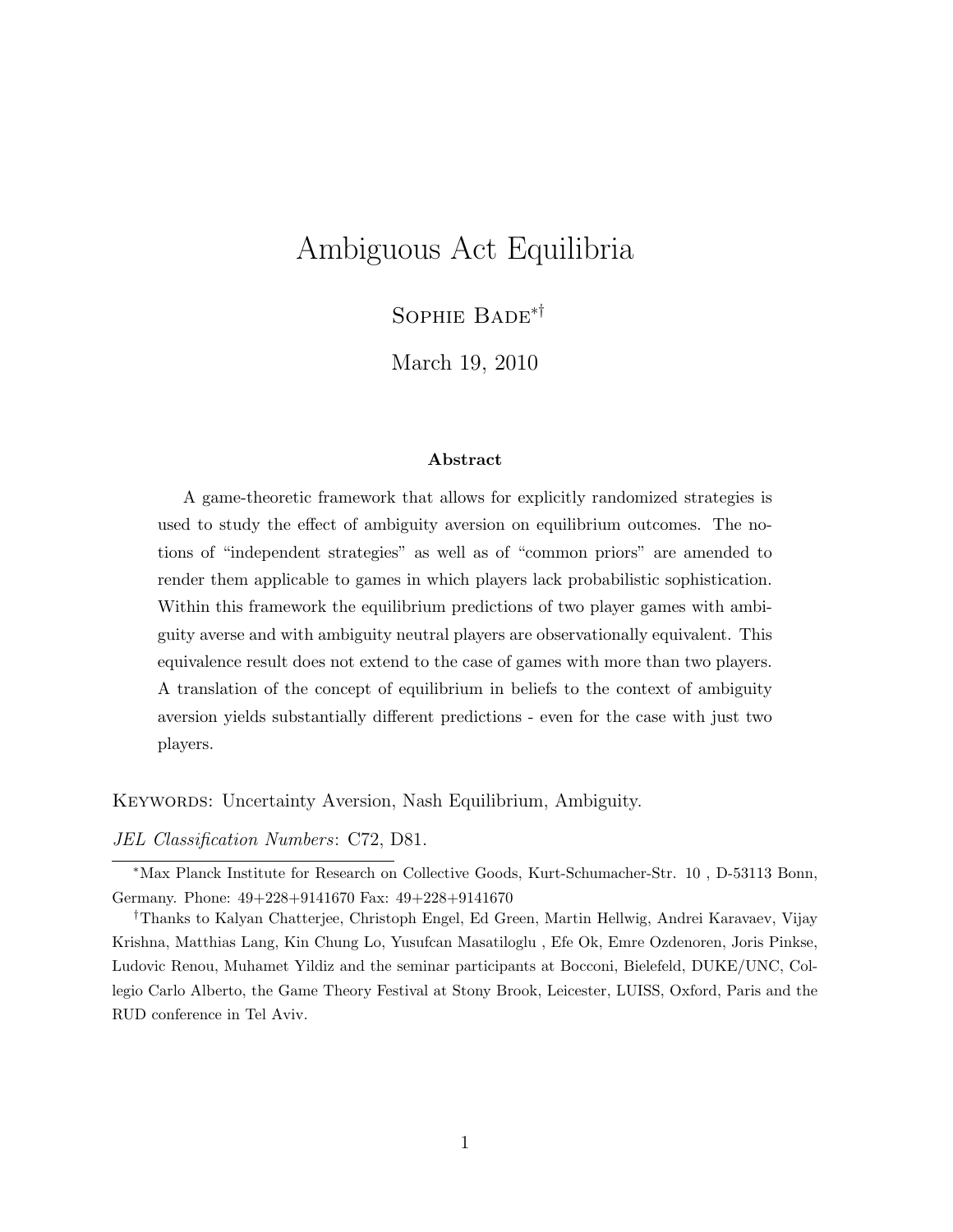### 1 Introduction

The Ellsberg paradox shows that people treat risky situations in which they know the odds of all relevant outcomes differently from ambiguous situations in which they can only guess these odds. It has inspired a large range of different generalizations of expected utility theory that can accommodate for the apparent aversion to ambiguity. This branch of decision theory continues to thrive.<sup>1</sup> If anything we might expect that ambiguity aversion is more relevant for strategic decision making than it is for single person decision making as people are quite generally harder to predict than natural processes.

It is surprising, then, that the literature on games among players that are ambiguity averse stayed comparatively small. A review of some applications can be found in Mukerji and Tallon [26]. It is important to mention that in many of the applications of such games the players are assumed to be uncertain about the environment rather than about each other's strategies, see Bade [3], Levin and Ozdenoren [22], Bose, Ozdenoren and Pape [7]. In contrast the present paper concerns the case in which players are assumed to be uncertain about each others's strategies.

To do so, the present paper takes up the interpretation of mixed strategy equilibrium according to which it it assumed that players explicitly randomize over actions and replaces the assumption that players are expected utility maximizers with the assumption that players are averse to ambiguity. It is shown that for the class of two player games the equilibrium predictions are not affected by such a change in the assumption on the players attitudes towards subjective uncertainty.

To accommodate different attitudes towards ambiguity I introduce the assumption that players can choose to play "ambiguous strategies". The players in the present approach can not only base their strategies on objective randomization devices such as dices or roulette wheels, they can also use subjective randomization devices. Players can, for instance, base the choice of their strategy on the draws from an Ellsberg urn, on a horse race or even on their feelings. This generalization of the players strategy spaces makes it possible to endow players with different attitudes towards ambiguity.

<sup>1</sup>For a review on the experimental evidence see Camerer and Weber [9]. Some of the seminal contributions to the decision theory of ambiguity aversion are Schmeidler [28], Gilboa and Schmeidler [16], and Bewley [5], for a very recent treatment that generalizes many of the available representations see Cerreira, Maccheroni, Marinacci, and Montruccio [11].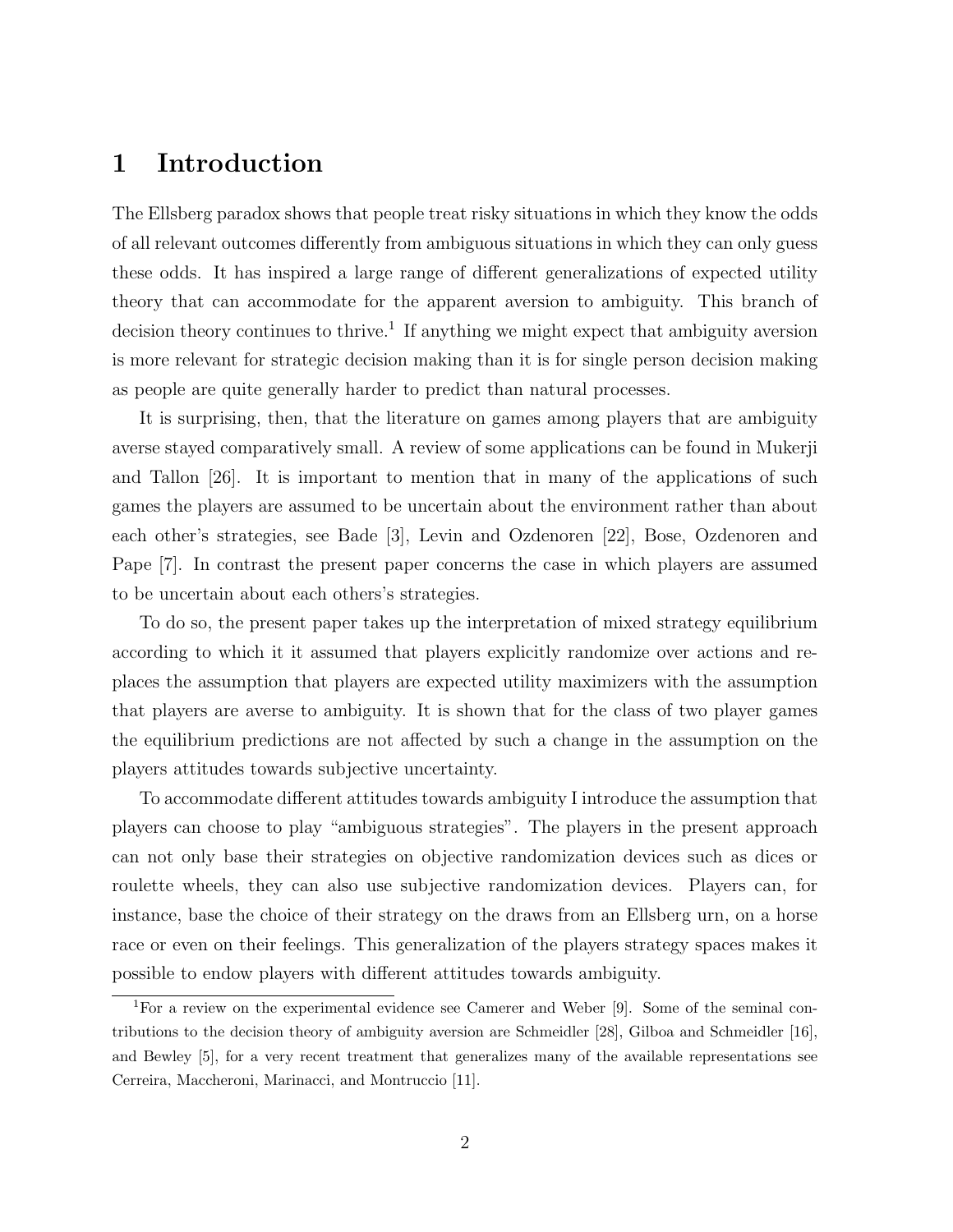The generalization suggested so far actually overshoots the mark of parsimonious deviation that allows us to identify the effect of the players ambiguity attitude on equilibrium predictions: The introduction of all kinds of subjective randomization devices does not only allow for different attitudes towards ambiguity but also for correlation devices and wildly diverging beliefs. Sections 3.1 and 3.2 are devoted to tacking these two issues. This is somewhat harder than one might initially think as I cannot rely on probabilistic beliefs on the state space to define the notions of "independent strategies" and "common priors". Once these hurdles are taken I use the standard Nash equilibrium concept to define an Ambiguous Act Equilibrium in section 4 as a profile of ambiguous act strategies such that no player has an incentive to deviate given all other players' strategies.

The definition of an Ambiguous Act Equilibrium can be seen as an answer to the first of three questions that Mukerji and Tallon [26] identified as the guiding questions in research on game theory with ambiguity averse players. In their review of applications of David Schmeidler's concept of uncertainty aversion they describe these three questions as follows: " $(1)$ ... how should solution concepts ... be defined? (2) questions about the general behavioral implications of the new solution concepts (3) questions about insights such innovations might bring to applied contexts". My main contribution to the 2nd question is a negative one: In the main result of the present paper Theorem 1 I show that the ambiguous act equilibria and the mixed strategy equilibria of a two player game are observationally equivalent. In sections 6 until 10 I ask and answer the following questions: are there any action profiles that can arise in mixed strategy equilibrium but would never arise in ambiguous act equilibrium? Conversely, are there any action profiles that are consistent with the assumption of equilibrium play by ambiguity averse players but are inconsistent with mixed strategy equilibrium? Can the observation of an action profile tell us whether the players are ambiguity neutral or averse? For games between two players with transitive and monotone preferences the answer is negative. In such games the set of all ambiguous act equilibria is observationally equivalent to the set of all mixed strategy equilibria, in the sense that any action profile that is consistent with equilibrium play among uncertainty averse players is consistent with equilibrium play among uncertainty neutral players. In the present context the answer to Mukerji and Tallon's questions numbers (2) and (3) is that the general behavioral implications of uncertainty aversion are not different from the general behavioral implications of expected utility maximization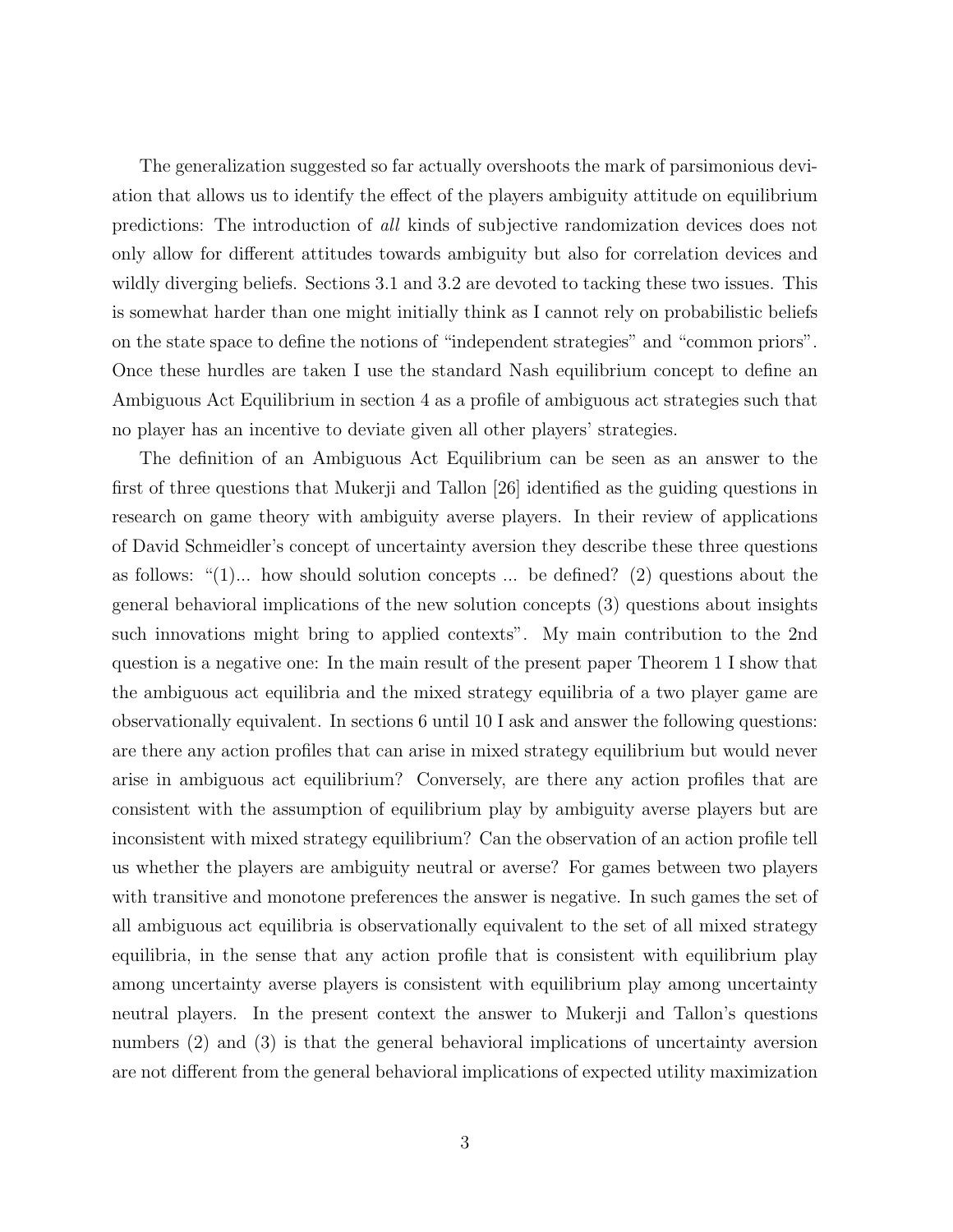and consequently that there is little hope for new insights in applied contexts.

I go on to show in sections 11.2 and 11.3 that the prospects for different behavioral implications of different ambiguity attitudes do no look as bleak once we leave the setup of this paper. I show in particular that observational difference between the equilibrium play of ambiguity averse players can either arise when there are more than two players or when the equilibrium concept proposed here is replaced by an equilibrium concept that extends the notion of equilibrium in beliefs to the context of ambiguity averse players. I also show that some of the existing results of behavioral difference in the literature on games with ambiguity averse players mainly derive from the assumption that allows for players' beliefs to diverge "extremely". I juxtapose my definition of ambiguous act equilibrium with existing equilibrium concepts in section 5, I compare my results to some of the equilibrium predictions in the literature on games with ambiguity averse players in section 11.4.

### 2 General Ambiguous Games

Two player normal form games (in mixed strategies) are denoted by  $G = (A, \geq)$  with  $A: = (A_1, A_2)$ , the players' sets of pure strategies, which are assumed to be finite. The players preferences are summarized by  $\succsim$ : = ( $\succsim$ 1,  $\succsim$ 2). They are defined on the set  $\Delta(A)$ , where  $\Delta(N)$  denotes the set of all lotteries on any (finite) N. A general ambiguous act extension of G is a game  $G' = (\Omega, A, \succeq')$  with the following interpretations of  $\Omega$ and  $\succsim'$ : the state space  $\Omega$  can be represented as the product  $\Omega_1 \times \Omega_2$  of two finite "state" spaces"  $\Omega_1$  and  $\Omega_2$ . The preferences  $\succsim' = (\succsim_1', \succsim_2')$  are defined over all acts  $f : \Omega \to \Delta(A)$ ; the restriction of these preferences to the set of all constant acts equals the preferences in the original game G, formally  $\sum_{i}^{\prime} |_{\Delta(A)} = \sum_{i}$  for  $i = 1, 2$ . The set of player i's strategies in the ambiguous act extension G' is the set of all acts  $f_i: \Omega_i \to \Delta(A_i)$ . A strategy profile  $(f_1, f_2)$  induces an act  $f: \Omega \to \Delta(A)$  with  $f(\omega)(a) = f_1(\omega_1)(a_1) f_2(\omega_2)(a_2)$  for all  $a \in A$ . So the probability that an action-profile  $a = (a_1, a_2)$  is being played in state  $\omega$ is determined as the product of the probabilities that the two players play action  $a_i$  in state  $\omega$ . I denote the act induced by a strategy profile  $(f_1, f_2)$  as well as the strategy profile itself by  $f$ . A game  $G'$  is called a **general ambiguous game**, if it is a general ambiguous act extension of some game G.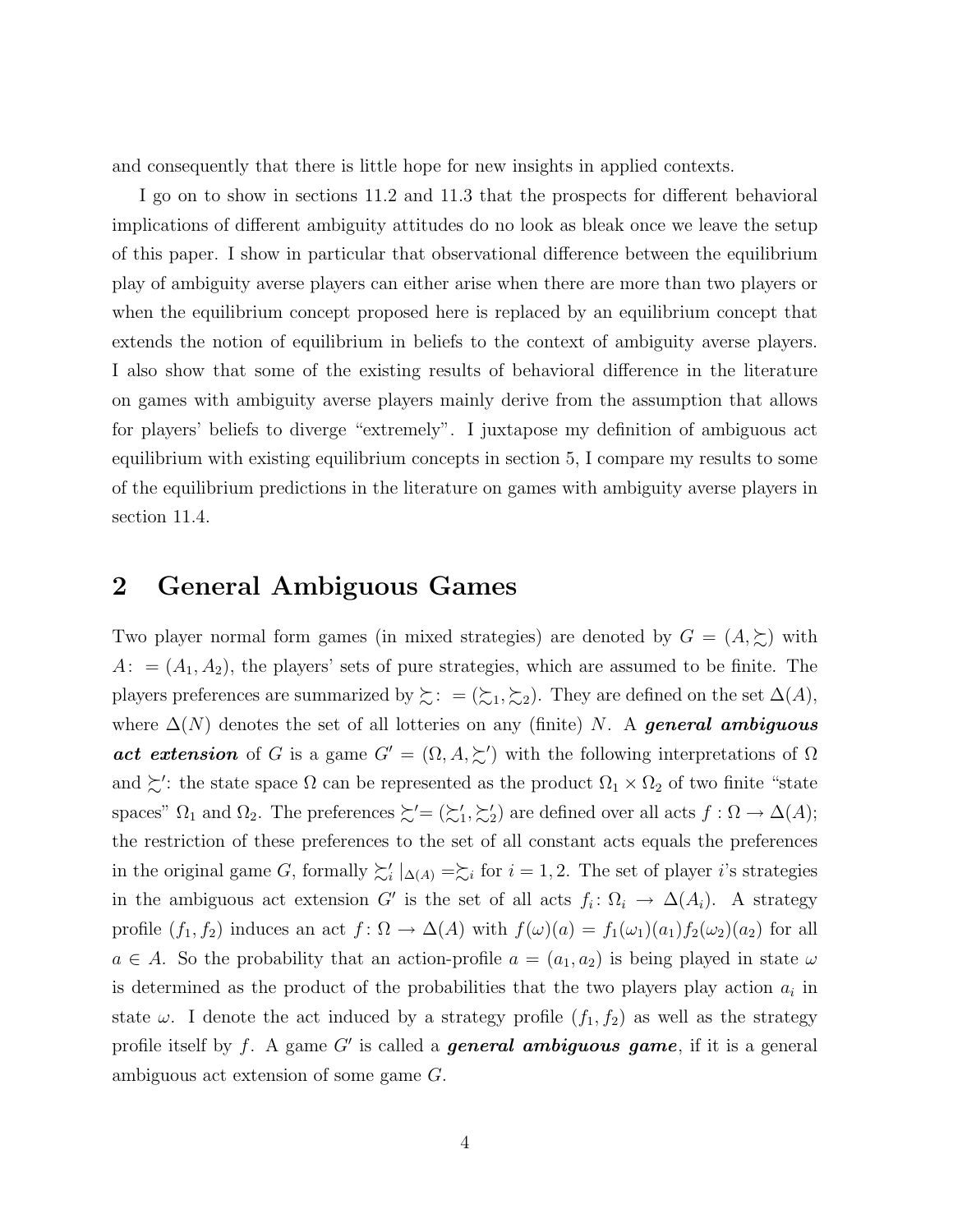The assumption that player *i*'s action space consists of all acts  $f_i: \Omega_i \to \Delta(A_i)$  implies an assumption on player  $i$ 's knowledge: Player  $i$  can only base his actions on the  $i$ 'th component of the state since he only knows this aspect of the state. Player  $i$ 's knowledge can be described by the event algebra  $S_i$  on  $\Omega$  such that  $E_i \in S_i$  if  $\omega \in E_i$  implies that  $(\omega_i, \omega'_{-i}) \in E_i$  for all  $\omega'_{-i} \in \Omega_{-i}$ .<sup>2</sup> This assumption is without loss of generality as I could have defined player i's strategy space equivalently as the set of all  $S_i$ -measurable acts  $f: \Omega \to \Delta(A_i)$ . It is convenient to define the events  $\omega_i^*$ : = { $\omega|\omega_i = \omega_i^*$  }.

The assumption on strategy spaces also implies that players have access to objective randomizing devices, that can generate any lottery on the action spaces  $A_i$ . A player that can choose any  $f_i: \Omega_i \to \Delta(A_i)$  is free to generate his strategic choices using roulette wheels, dices, objective computer generators or similar things. In the games under study players are equally free to base their choices on their mood of the day, or on any other subjective random device to which they have access. The definition of a game does not depend on this notion of an act.

Let me note as an aside that games could also be defined for an environment with Savage acts  $f: \Omega \to A$ , in which no objective lotteries are assumed. This could be interesting as the empirical evidence on mixed strategies suggests that "normal" people are not able to play mixed strategies. Chiappori, Levitt and Groseclose [10], Palacios-Huerrta [27], and Walker and Wooders [29] therefore use "abnormal" people, namely athletes, to test the predictions of mixed strategy equilibrium. Games played by "normal" people could be studied in a framework in which strategies are acts  $f: \Omega_i \to A_i$ .

#### 2.1 Notation

I use the letters  $f, g, f_i, g_i$  to denote acts. Lotteries on action profiles and action spaces are denoted by  $p, q \in \Delta(A)$  or  $p_i, q_i \in \Delta(A_i)$  respectively. As a shorthand I denote a constant act f with  $f(\omega) = p$  for all  $\omega \in \Omega$  and some  $p \in \mathcal{P}(A)$  directly by p (and accordingly for  $f_i$ ). Degenerate lotteries, that is lotteries  $p \in \Delta(A)$  and  $p_i \in \Delta(A_i)$ such that  $p(a) = 1$  for some a or  $p_i(a_i) = 1$  for some  $a_i$  are denoted a or  $a_i$ . Finally constant acts with  $f(\omega) = a$  or  $f_i(\omega_i) = a_i$  for all  $\omega \in \Omega$  or  $\omega_i \in \Omega_i$  are denoted by a and  $a_i$  respectively. Constant acts a correspond to pure strategy profiles, constant acts  $a_i$  correspond to pure strategies. Constant acts p and  $p_i$  correspond to mixed strategy

<sup>&</sup>lt;sup>2</sup>I follow the usual convention and define  $x_{-i} = x_2$  if  $i = 1$  and  $x_{-i} = x_1$  otherwise.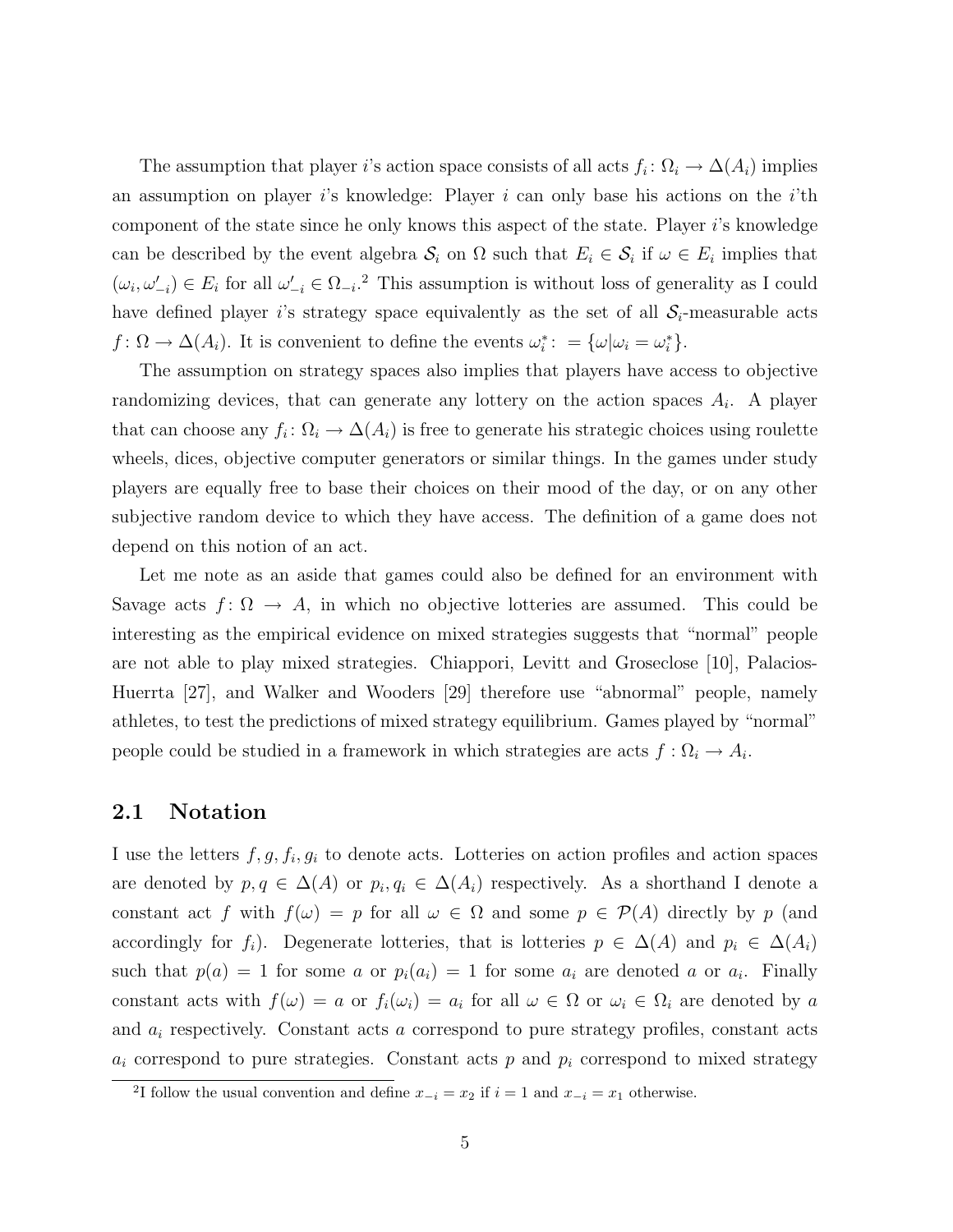profiles and mixed strategies respectively. In short, pure and mixed strategies are naturally embedded in the framework of general ambiguous games.

The mixture  $\alpha f + (1 - \alpha)g$  of two acts f, g is defined component wise, meaning that  $(\alpha f + (1 - \alpha)g)(\omega)(a) = \alpha f(\omega)(a) + (1 - \alpha)g(\omega)(a)$  for all  $a \in A$  and all  $\omega \in \Omega$ . The complement of an event  $E \subset \Omega$  is denoted by  $\overline{E}$ . For any three acts  $f, g, h$  and any mutually exclusive events  $E, F \subset \Omega$  I define the act  $(f : E, g : F, h : \overline{E \cup F})$  by

$$
(f: E, g: F, h: \overline{E \cup F})(\omega) = \begin{cases} f(\omega) & \text{for } \omega \in E, \\ g(\omega) & \text{for } \omega \in F, \\ h(\omega) & \text{otherwise} \end{cases}
$$

An event E is *i*-null if  $(f : \overline{E}, g : E) \sim_i (f : \overline{E}, h : E)$  holds for all acts  $f, g, h : \Omega \to$  $\Delta(A)$ . If an event is not *i*-null, then it is called *i*-non-null.

### 3 Parsimony

The goal of the present study is to see how the equilibrium predictions for a game change when the assumption of players maximizing expected utility is replaced by the assumption of ambiguity averse players. To reach this goal the games studied here should differ from standard games in mixed strategies in only this one respect. Said differently, the games studied here should reduce to standard games in mixed strategies when all players preferences have expected utility representations  $U = (u, \pi)$  consisting of utility functionals  $u: \Delta(A) \to \mathbb{R}$  and priors  $\pi \in \Delta(\Omega)$  such that  $f \succsim g$  holds for two acts  $f, g: \Omega \to \Delta(A)$ , if and only if  $U(f) = \sum_{\omega \in \Omega} \pi(\omega)u(f(\omega)) \ge U(g) = \sum_{\omega \in \Omega} \pi(\omega)u(g(\omega))$ . The general ambiguous act extensions defined above are too general for the purpose of this study. They not only allow for various ambiguity attitudes, they also allow for correlation devices and wildly diverging beliefs.

In fact the notion of a general ambiguous game corresponds to the definition of a game that Aumann [1] uses in his introduction of the concept of correlated equilibrium. Aumann starts out with the same general definition of a game and goes on to impose an expected utility representation. The present project can be seen as complementary to Aumann's: How would the set of equilibria change, if we dropped the assumption that players are expected utility maximizers but retained the assumption that players cannot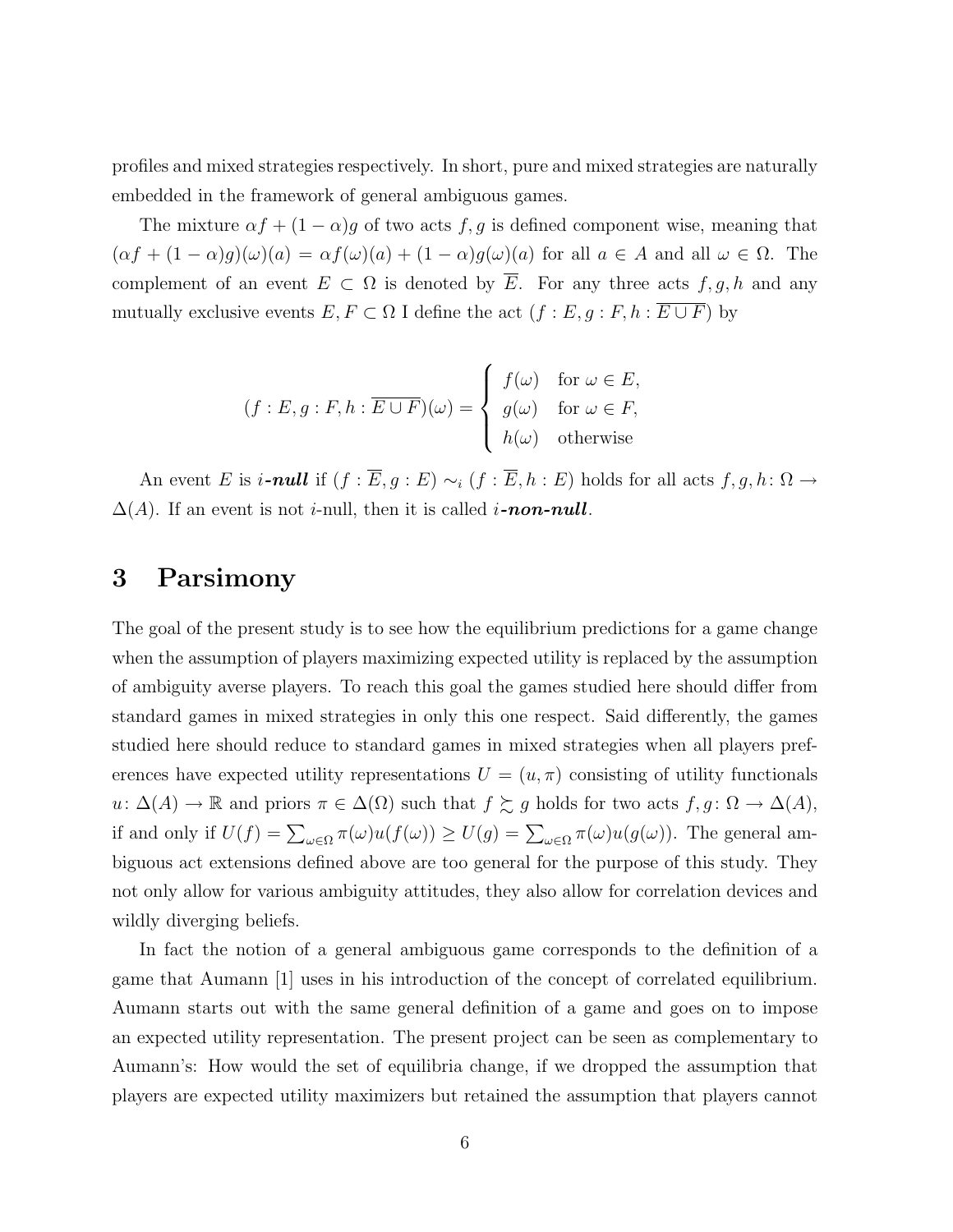rely on any correlation devices? With the goal of the most parsimonious deviation from standard theory that allows for the introduction of a new aspect I should proceed by imposing that the strategies of all players are independent and that all players share some common belief on the underlying state space. In the following two subsections I develop notions of strategic independence and common beliefs that can be applied to games that do not allow for an expected utility representation of preferences. This allows me to define the notion of ambiguous act extensions, as general ambiguous act extensions that satisfy the requirements of strategic independence and common beliefs.

#### 3.1 Independent Strategies

Strategies are considered independent, if the randomization devices (namely state spaces  $\Omega_1$  and  $\Omega_2$ ) on which players can condition their strategies are stochastically independent. The definition of stochastic independence advocated here builds on the idea that the value of a mixed strategy  $p_i$  should not depend on the event  $E_i \subset \Omega_i$  in which it is played. It is helpful to consider the standard case in which preferences have an expected utility representation as defined above to develop and understand this definition. Consider an act  $f = (f_1, f_2)$  and assume that  $\pi(\omega_1) > 0$  for all  $\omega_1 \in \Omega_1$ . Observe that  $U(f)$  can alternatively be expressed as the weighted sum of conditional expected utilities:

$$
U(f) = \sum_{\omega_1 \in \Omega_1} \pi(\omega_1) \sum_{\omega_2 \in \Omega_2} u(f_1(\omega_1) \times f_2(\omega_2)) \frac{\pi(\omega_1 \cap \omega_2)}{\pi(\omega_1)}.
$$

Observe that  $\Omega_1$  and  $\Omega_2$  are stochastically independent according to the standard definition if and only if  $\frac{\pi(\omega_1 \cap \omega_2)}{\pi(\omega_1)} = \pi(\omega_2)$  for all  $\omega \in \Omega$ . This in turn implies that the conditional value of a mixed strategy  $p_1$  does not depend on the event in which it is played, in other words, the value of  $U((p_1 \times f_2)|\omega_1) = \sum_{\omega_2 \in \Omega_2} u(p_1 \times f_2(\omega_2)) \frac{\pi(\omega_1 \cap \omega_2)}{\pi(\omega_1)}$  does not depend on  $\omega_1$  as  $\frac{\pi(\omega_1 \cap \omega_2)}{\pi(\omega_1)}$  $\frac{\omega_1(\omega_2)}{\pi(\omega_1)}$  is equal to  $\pi(\omega_2)$  no matter which  $\omega_1$  we choose.

So in a sense, with independent state spaces  $\Omega_1$  and  $\Omega_2$ , strategies become "exchangeable": The mixture  $p_1$  yields the same conditional value whether it is played in the event  $\omega_1$  or in the event  $\omega'_1$ . This, however, does not mean that for independent strategies players are indifferent between any acts  $((p_1 : E, q_1 : \overline{E}), f_2)$  and  $((q_1 : E, p_1 : \overline{E}), f_2)$ . If the two events  $E, \overline{E}$  do not have the same size, the acts might yield a different expected utility. The definition of stochastic independence proposed here builds on the idea of event exchangeability corrected for the different size or importance of different events.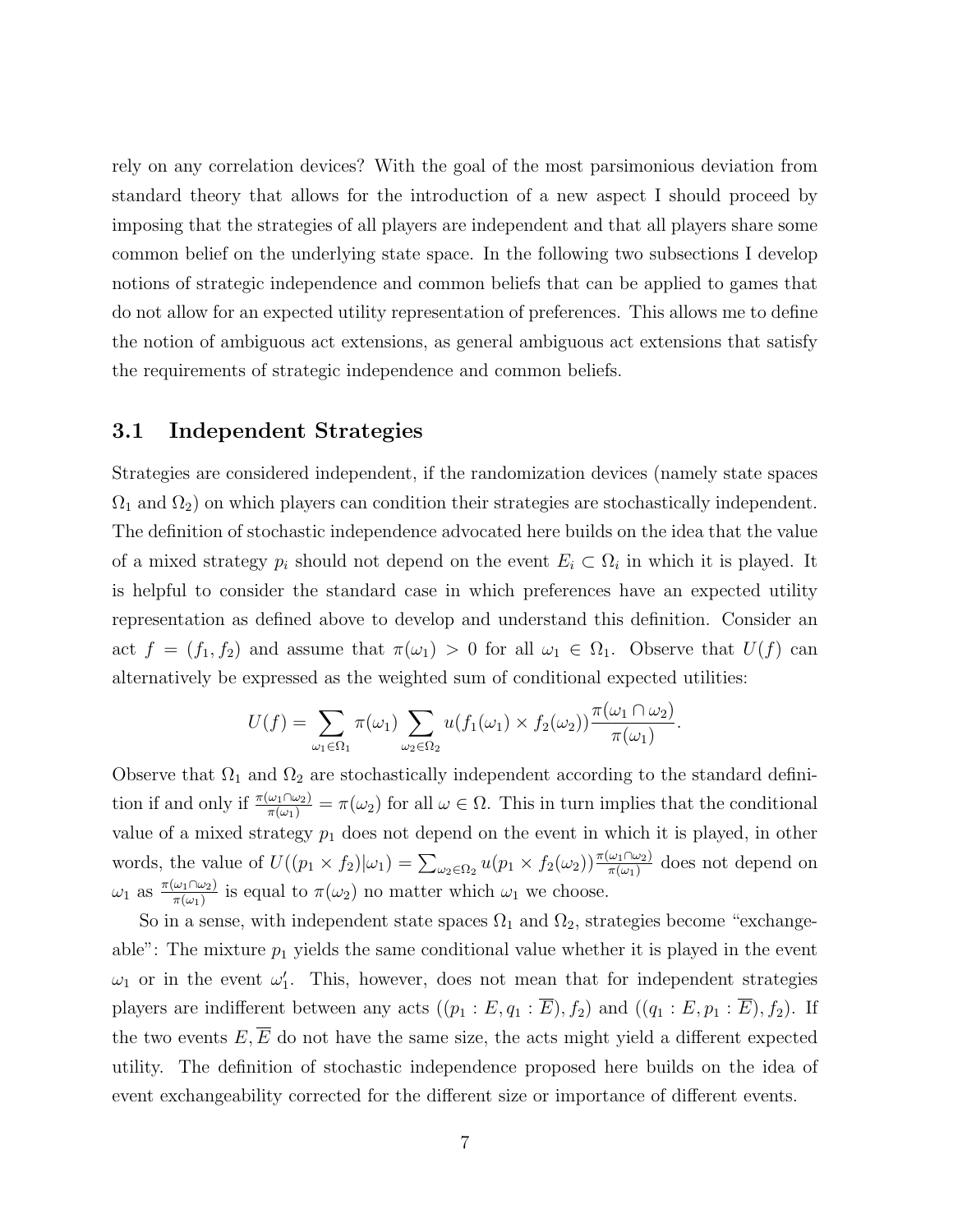**Definition 1** Take a general ambiguous game  $G' = (\Omega, A, \succeq')$ . Then  $\Omega_1$  and  $\Omega_2$  are called k-independent if for all strategy profiles  $f: \Omega \to \Delta(A)$ , all mutually exclusive k-non-null events  $E, F \subset \Omega_i$  and all mixtures  $p_i, q_i \in \Delta(A_i)$  there exists an  $\alpha \in [0,1]$  such that either

$$
((p_i : E, q_i : F, f_i : \overline{E \cup F}), f_{-i}) \sim'_k ((\alpha p_i + (1 - \alpha)q_i : E, p_i : F, f_i : \overline{E \cup F}), f_{-i})
$$
  
*or*  

$$
((p_i : E, q_i : F, f_i : \overline{E \cup F}), f_{-i}) \sim'_k ((q_i : E, \alpha p_i + (1 - \alpha)q_i : F, f_i : \overline{E \cup F}), f_{-i}).
$$

The parameter  $\alpha$  acts as a corrective for the possibly different "size" of E and F. If players have a prior on  $\Omega$ , these "sizes" can straightforwardly be identified with their probability as can been seen in the proof of the following lemma. When agents do not base their decisions on a (single) prior this identification fails and the value of the corrective parameter  $\alpha$  is therefore allowed to adjust endogenously.

**Lemma 1** If a player's preferences have an expected utility representation then the behavioral notion of independence given in Definition 1 coincides with the standard notion of independence.

**Proof** Assume that  $\Omega_1$  and  $\Omega_2$  are independent according to the standard definition. Then we have for any act  $((p_i : E, q_i : F, f_i : E \cup F), f_{-i})$  with  $\pi(E) \geq \pi(F)$ 

$$
U\left((p_i: E, q_i: F, f_i: \overline{E \cup F}), f_{-i}\right) =
$$
\n
$$
= \pi(E) \sum_{\omega_2 \in \Omega_2} u\left(p_i \times f_2(\omega_2)\right) \frac{\pi(E \cap \omega_2)}{\pi(E)} + \pi(F) \sum_{\omega_2 \in \Omega_2} u\left(q_i \times f_2(\omega_2)\right) \frac{\pi(F \cap \omega_2)}{\pi(F)} + R =
$$
\n
$$
= \pi(E) \sum_{\omega_2 \in \Omega_2} u\left(p_i \times f_2(\omega_2)\right) \pi(\omega_2) + \pi(F) \sum_{\omega_2 \in \Omega_2} u(q_i \times f_2(\omega_2)) \pi(\omega_2) + R =
$$
\n
$$
= \pi(F) \sum_{\omega_2 \in \Omega_2} u\left(p_i \times f_2(\omega_2)\right) \pi(\omega_2) + \pi(E) \sum_{\omega_2 \in \Omega_2} u\left((\alpha q_i + (1 - \alpha)p_i) \times f_2(\omega_2)\right) \pi(\omega_2) + R =
$$
\n
$$
= U\left(((p_i: F, \alpha q_i + (1 - \alpha)p_i: E, f_i: \overline{E \cup F}), f_{-i})\right)
$$

with  $R = \sum_{\omega_2 \in \Omega_2, \omega_1 \notin E \cup F} u(f_1(\omega_1) \times f_2(\omega_2)) \frac{\pi(\omega_1 \cap \omega_2)}{\pi(\omega_1)}$  and  $\alpha := \frac{\pi(F)}{\pi(E)}$  $\frac{\pi(F)}{\pi(E)}$ .

Conversely assume that  $\Omega_1$  and  $\Omega_2$  are not independent according to the standard definition. Then there exist non-null events  $E \subset \Omega_1$  and  $F \subset \Omega_2$  such that  $\pi(E \cap F)$  $\pi(E)\pi(F)$ ,  $\pi(\overline{E} \cap \overline{F}) > \pi(\overline{E})\pi(\overline{F})$ ,  $\pi(\overline{E} \cap F) < \pi(\overline{E})\pi(F)$  and  $\pi(E \cap \overline{F}) < \pi(E)\pi(\overline{F})$ .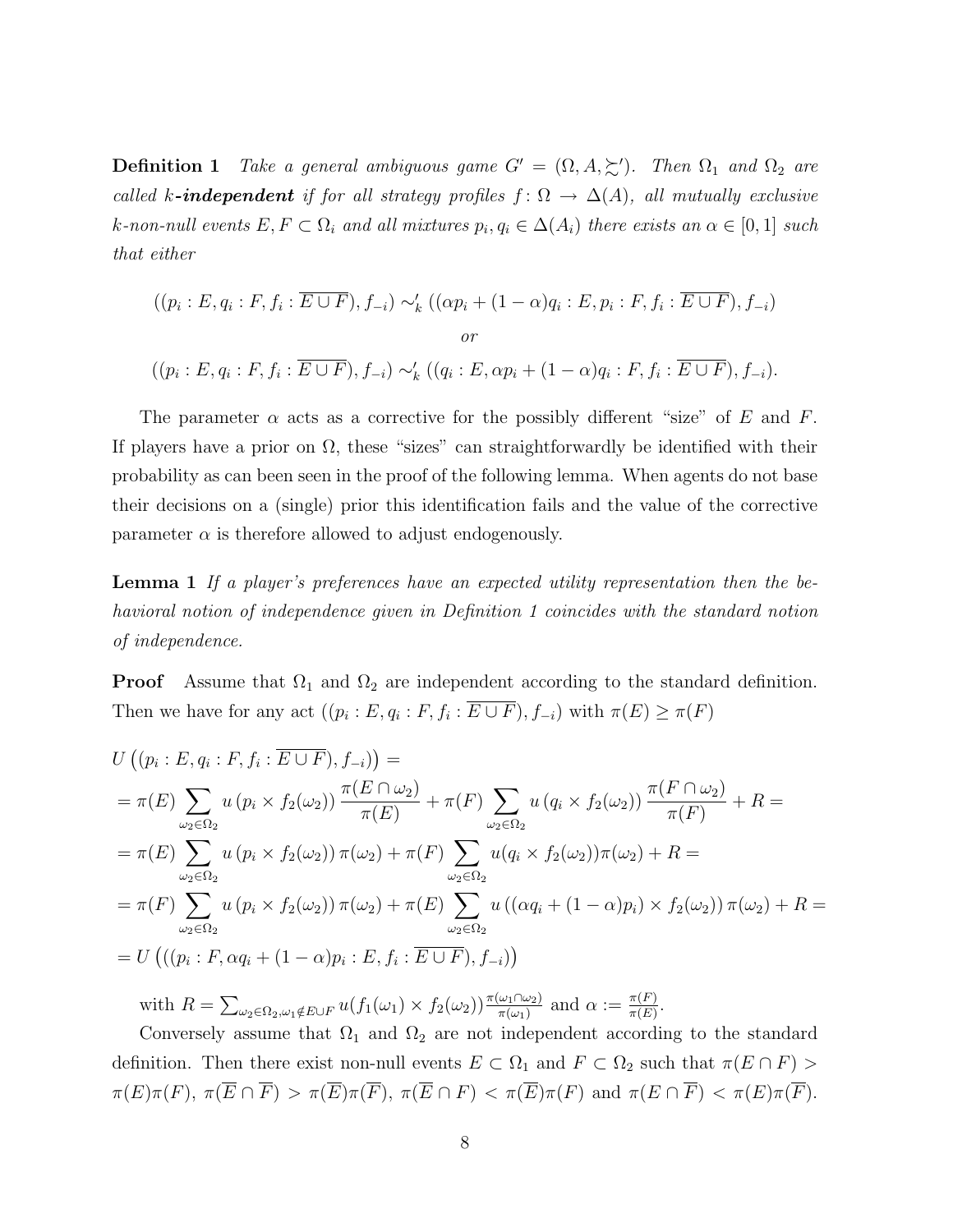Define a game in which player 1 can choose among the strategies  $T$  and  $B$ , and player 2 can choose from L and R such that the payoffs to player one are as follows:  $u(T \times L) = 1$ ,  $u(B \times R) = \frac{\pi(F)}{\pi(F)}$  and  $u(T \times R) = u(B \times L) = 0$ . Define strategy  $f_2 := (L : F, R : \overline{F})$ . Observe that

$$
U_1((T:E,B:\overline{E})\times f_2) = \pi(E\cap F) + \pi(\overline{E}\cap \overline{F})\frac{\pi(F)}{\pi(\overline{F})} >
$$

$$
\pi(E)\pi(F) + \pi(\overline{E})\pi(\overline{F})\frac{\pi(F)}{\pi(\overline{F})} = \pi(F)
$$

while on the other hand

$$
U_{1} ((B: E, \alpha T + (1 - \alpha)B: \overline{E}) \times f_{2}) =
$$
  
\n
$$
= \pi (E \cap \overline{F}) \frac{\pi(F)}{\pi(\overline{F})} + \alpha \pi(\overline{E} \cap F) + (1 - \alpha) \pi(\overline{E} \cap \overline{F}) \frac{\pi(F)}{\pi(\overline{F})} =
$$
  
\n
$$
= \alpha \left( \pi (E \cap \overline{F}) \frac{\pi(F)}{\pi(\overline{F})} \right) + \pi(\overline{E} \cap F) + (1 - \alpha) \pi(F) \le
$$
  
\n
$$
\le \alpha \left( \pi (E) \pi(\overline{F}) \frac{\pi(F)}{\pi(\overline{F})} + \pi(\overline{E}) \pi(F) \right) + (1 - \alpha) \pi(F) = \pi(F)
$$
  
\n
$$
U_{1} ((\alpha T + (1 - \alpha)B: E, T: \overline{E}) \times f_{2}) =
$$
  
\n
$$
= \alpha \pi (E \cap F) + (1 - \alpha) \pi (E \cap \overline{F}) \frac{\pi(F)}{\pi(\overline{F})} + \pi(\overline{E} \cap F) =
$$
  
\n
$$
= \alpha \left( \pi (E \cap F) + \pi(\overline{E} \cap F) \right) + (1 - \alpha) \left( \pi (E \cap \overline{F}) \frac{\pi(F)}{\pi(\overline{F})} + \pi(\overline{E} \cap F) \right) \le
$$
  
\n
$$
\le \alpha \pi(F) + (1 - \alpha) \left( \pi (E) \pi(\overline{F}) \frac{\pi(F)}{\pi(\overline{F})} + \pi(\overline{E}) \pi(F) \right) = \pi(F)
$$

for all  $\alpha \in [0, 1]$ . So there does not exist an  $\alpha$  to satisfy the demanded indifference.  $\square$ 

The intuition behind the latter part of the proof translates to preferences that are not representable by expected utility functions. Suppose player 2 conditions his strategy on some event  $F$ . Consider player 1's best reply under the assumption that he can condition his strategy on an event  $E$  which is correlated with  $F$ . Given this correlation player 1 will choose different strategies for the case that  $E$  does happen and the case that  $E$  does not happen. The correlation also implies that switching these two choices with each other will lower player 1's utility as he would now play the strategy which fits player 2's strategy in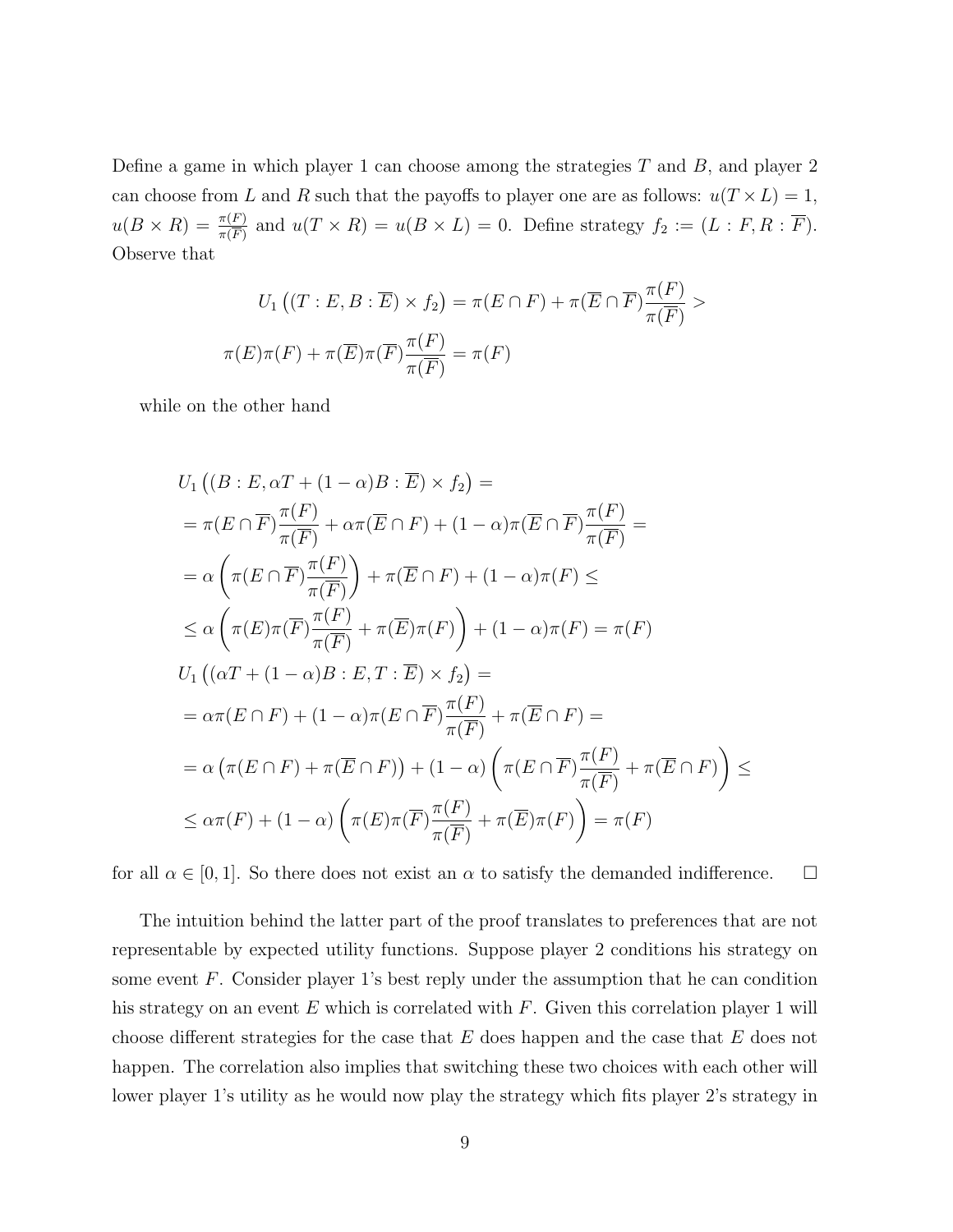the event F best in the event  $\overline{E}$  which is negatively correlated with F and similarly for F. A simple correction for the size of the events (the parameter  $\alpha$ ) will not suffice to elevate player 1's utility to the level achieved when playing the best response.

I am aware of three alternative behavioral definitions of independence in the literature by Branderburger, Blume and Dekel [8], Klibanoff [19] and Bade [4]. None of the three definitions builds on the idea of event exchangeability. Brandenburger, Blume and Dekel's definition of independence uses updated preferences to say that an event  $E$  is independent of an algebra  $S$  if preferences over two S-measurable acts f and g never change when learning (and updating with respect to) the independent event  $E$ . Defining stochastic independence through updating in the present context would be unpractical as there is little agreement on how to update preferences of decisionmakers whose preferences are not representable by expected utility functions. Klibanoff [19] defines two algebras  $S_1$ and  $S_2$  independent, if an agent is indifferent between any  $\sigma_i$ -measurable act f and any corresponding act  $f^E$  according to which f is played only if some event E in  $\sigma_{-i}$  obtains and the certainty equivalent of  $f$  is paid otherwise. Bade [4] characterizes independent events for preferences that can be represented by minmax utilities following Gilboa and Schmeidler [16] following various modifications of Klibanoff's notion of independence. The question how the definition of stochastic independence given above relates to the definitions provided by Klibanoff [19] and Bade [4] remains open.

#### 3.2 Agreement

In addition for correlation devices general ambiguous games allow for wildly diverging beliefs. To see this take the following game between two players that can either travel to Rome or to Paris. Consider a state space  $\Omega_1 = {\omega_1, \omega'_1}$  and a strategy profile which prescribes that player 1 goes to Rome, if and only if state  $\omega_1$  occurs. Finally specify beliefs such that player 1 is sure that  $\omega_1$  occurs and player 2 is sure that  $\omega'_1$  occurs. We can find a pure strategy equilibrium even if we specify preferences such that one player prefers meetings to being in different cities whereas the other has the inverse preference.

The constructed game together with its unappealing equilibrium fly in the face of the common prior assumption. In keeping with the goal of a parsimonious deviation from the theory of mixed strategy equilibrium, I need to impose a condition that would eliminate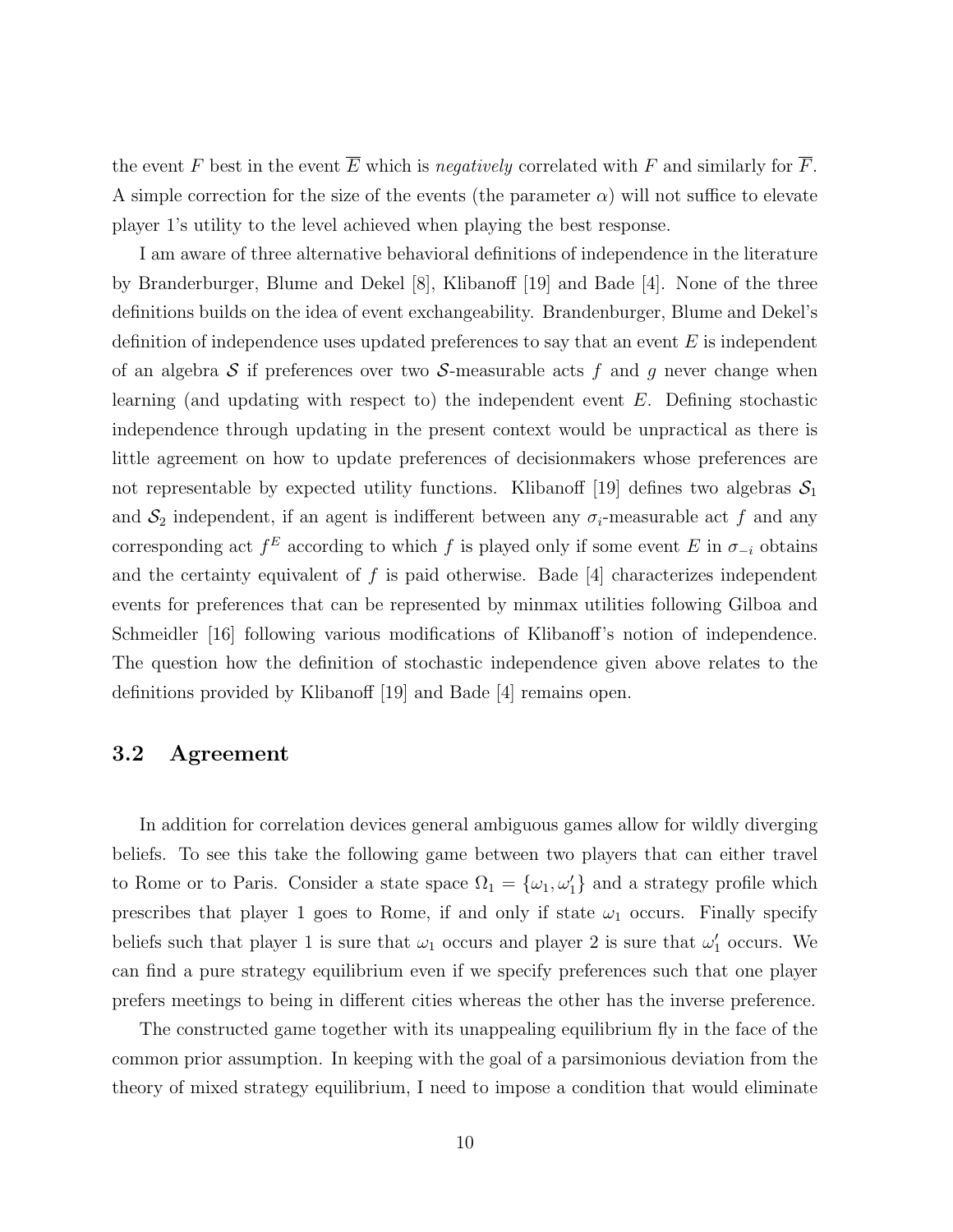such games from consideration. The difficulty lies in the fact that the common prior assumption, just like strategic independence, is defined in terms of the players expected utility representations. When players have no priors on the state space, they cannot be common.

To derive a notion of common beliefs observe that the set of  $i$ -null states can be interpreted as the set of states that are "never" going to happen following player  $i$ 's belief. If player i prefers an act f to an act g, even though these two acts only differ on a state  $\omega$  player *i* should better believe that this event could possibly happen. Conversely if player i is indifferent between all acts that differ only on a state  $\omega$  this event is irrelevant for player i's payoff, he might as well think that this event will "never" happen. Instead of "common priors" I propose, to require that an event is 1-null if and only it is 2-null. This assumption can be interpreted as the assumption that players agree on the set of states that could possibly happen. Observe that this requirement is generally strictly weaker than the requirement of "common priors": If the players preferences are representable by expected utilities players agree on null events if and only if they agree on probability zero events. Given the agreement on null-events one can sensibly define an event as **null** if and only if it is null for player 1 or 2 and as **non-null** otherwise. The set of all non-null states of player *i* is denoted by  $\Omega_i^{nn}$ .

### 4 Ambiguous Games and Ambiguous Act Equilibria

A general ambiguous game  $G' = (\Omega, A, \succsim')$  is considered an **ambiguous game**, if  $\Omega_1$ and  $\Omega_2$  are both 1- and 2-independent and if an event is 1-null if and only if it is 2null. Analogously, a general ambiguous act extension  $G' = (\Omega, A, \succeq')$  of  $G = (A, \succeq)$  is considered an **ambiguous act extension** of  $G = (A, \succeq)$  if it is an ambiguous game. Ambiguous games and ambiguous act extensions do not reduce to standard games in mixed strategies or standard mixed extensions of normal form games, when imposing the requirement that all players' preferences are representable by expected utilities, since the requirement that players agree on non-null events is not sufficient to establish common priors. Remember though that the main result of this paper (Theorem 1) is a negative one: it states that the equilibrium play of ambiguity averse and ambiguity neutral agents is observationally equivalent. Consequently the main result of this paper is strengthened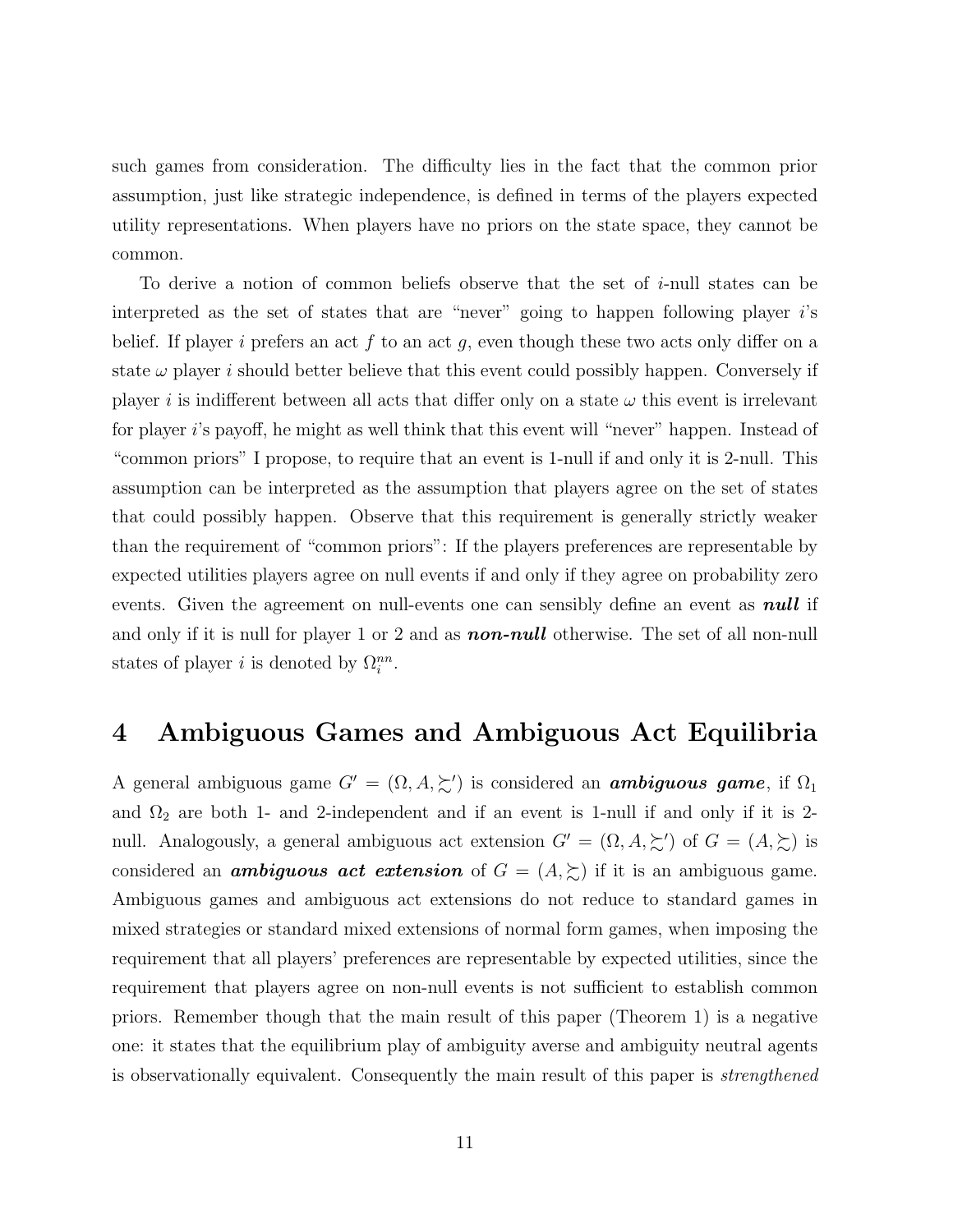by the fact that ambiguous games with expected utility representations are a superclass of games in mixed strategies: No observational difference can be derived from varying the degree of ambiguity aversion and the degree of disagreement between players - as long as they agree on null events. This finally sets the stage for the definition of ambiguous act equilibria as Nash equilibria of ambiguous act extensions.

Definition 2 Let  $G = (A, \succsim)$ . A strategy profile f is called an ambiguous act equi**librium (AAE)** of G, if G has an ambiguous act extension,  $G' = (\Omega, A, \succeq')$  such that

$$
f \succsim'_{i} (f'_{i}, f_{-i})
$$
 for all  $f'_{i} : \Omega_{i} \to \Delta(A_{i})$  for  $i = 1, 2$ .

The notion of ambiguous act equilibrium straightforwardly extends the notion of mixed strategy equilibrium to the context of players whose preferences do not have expected utility representations. Just as for the case of mixed strategy equilibrium it is assumed that each player explicitly randomizes to maximize his own utility given his correct belief about the strategy of the other. The definition of ambiguous act equilibrium differs from the definition of mixed strategy equilibrium in that players are assumed to know the probability with which the different actions are chosen by the players according to the latter definition. While under mixed strategy equilibrium players need to pick objective mixtures as their strategies, subjectively mixed strategies are permitted in the case of ambiguous act equilibria. In Section 11.3 I discuss the option to use ambiguous games to define another equilibrium concept that would extend the notion of equilibrium in beliefs to the context of ambiguity averse players. In analogy to the acronym AAE I use the acronym **NE** to denote a Nash equilibrium p of a game  $G = (A, \succsim)$ .

### 5 Alternative Concepts of Equilibrium

The definition of AAE proposed here differs from the definitions of equilibrium by Klibanoff [18], Dow and Werlang [12], Lo [23], Eichberger and Kelsey [13], Marinacci [25] and Lehrer [21] in that they all use some particular representation of preferences in their definitions of equilibrium. No particular representation of preferences is assumed in the present context.

Different from Dow and Werlang [12], Eichberger and Kelsey [13] and Marinacci [25] who all extend the notion of equilibrium in beliefs (which I will discuss further in Sec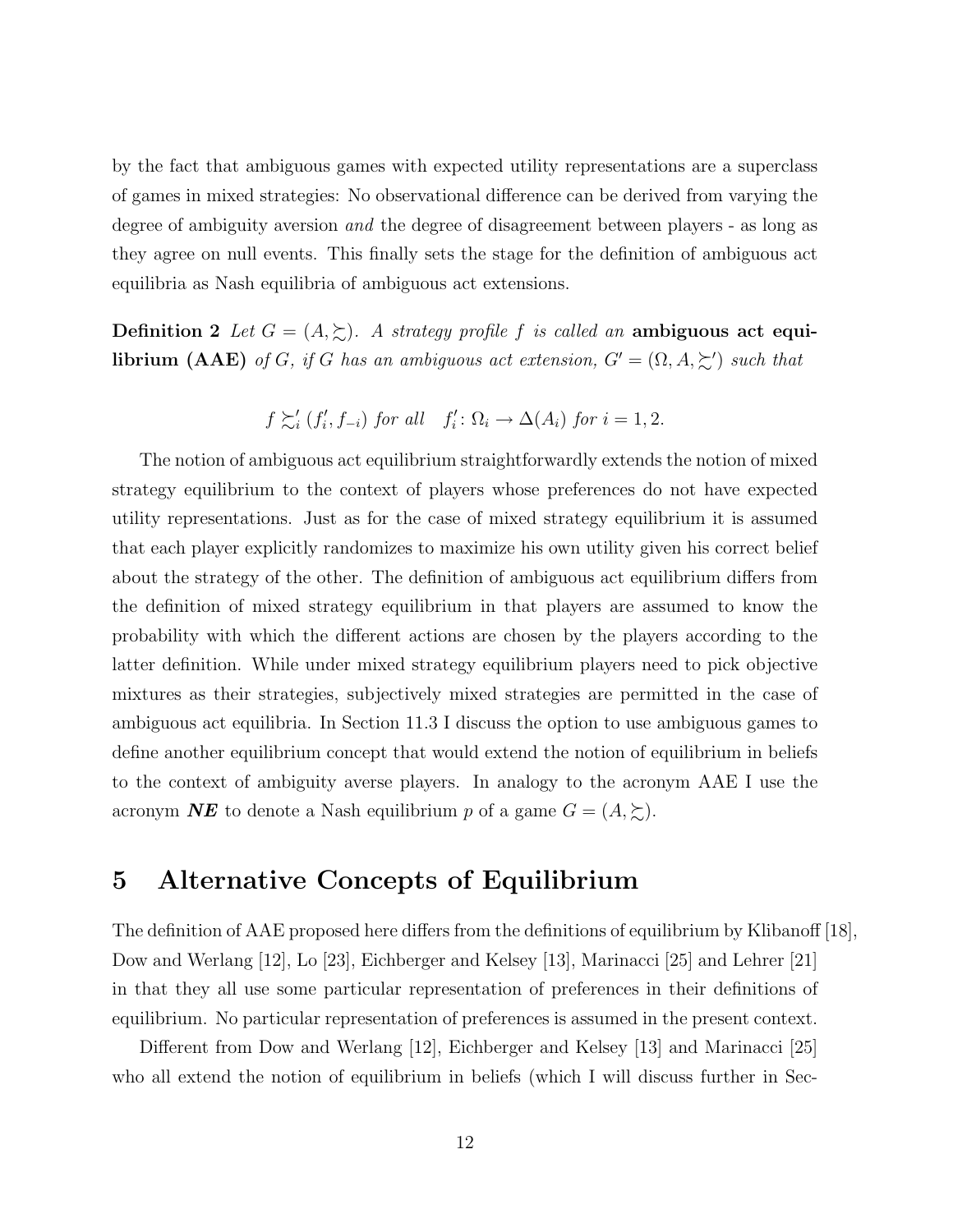tion 11.3), the present paper assumes that players explicitly randomize. In that aspect the definition advocated here is closer to the definitions presented by Klibanoff [18], Lo [23] and Lehrer [21] as they all assume that players choose mixtures as their strategies. However, since Klibanoff [18], Lo [23] and Lehrer [21] all assume that all players' strategy spaces contain only pure or mixed strategies they cannot directly apply the Nash equilibrium concept to obtain an analogue to mixed strategy equilibrium for the case of uncertainty averse players. A player cannot on the one hand know the other player's mixed strategy and at the same time be uncertain about it. Klibanoff [18], Lo [23] and Lehrer [21] all assume that players maximize against their belief on the strategy of the other players, they do however not assume that this belief coincides with the strategy of the other. Instead their notions of equilibrium require some conditions of consistency between beliefs and strategies, which I will elaborate on further in Section 11.4.

This differs markedly from the present definition. I allow for ambiguous strategies. Consequently, the use of the Nash equilibrium concept to define AAE does not eliminate uncertainty. The novelty of the present approach lies in the definition of a game, the equilibrium concept itself is not new, I use Nash equilibrium. In case of the present definition players maximize given their belief on the strategy of the other player and this belief *coincides* with the actual strategy of the other. There does, however, remain some scope for uncertainty as no player needs to hold a probabilistic beliefs on the underlying state space.

The current paper is closest to the approaches proposed in Section 7 of Lo [23], by Epstein [14] and by Azrieli and Teper [2]. Lo constructs a state space and strategies mapping states to actions for all players to ground his equilibrium concept in an environment in which player preferences are defined over fundamentals. Lo acknowledges that the properties of agreement and stochastic independence need to be defined for this environment and goes on to define these properties in terms of the particular representation of preferences he chose. Epstein embeds normal form games in a model of strategic uncertainty similar to mine. Different from my approach he is interested in a notion of rationalizability for players whose preferences cannot be represented by expected utilities, he therefore does not impose any properties of strategic independence or common priors on the games he studies. While Azrieli and Teper's notion of games and equilibria with uncertainty averse players is quite similar to mine it differs insofar as that neither correlation devices nor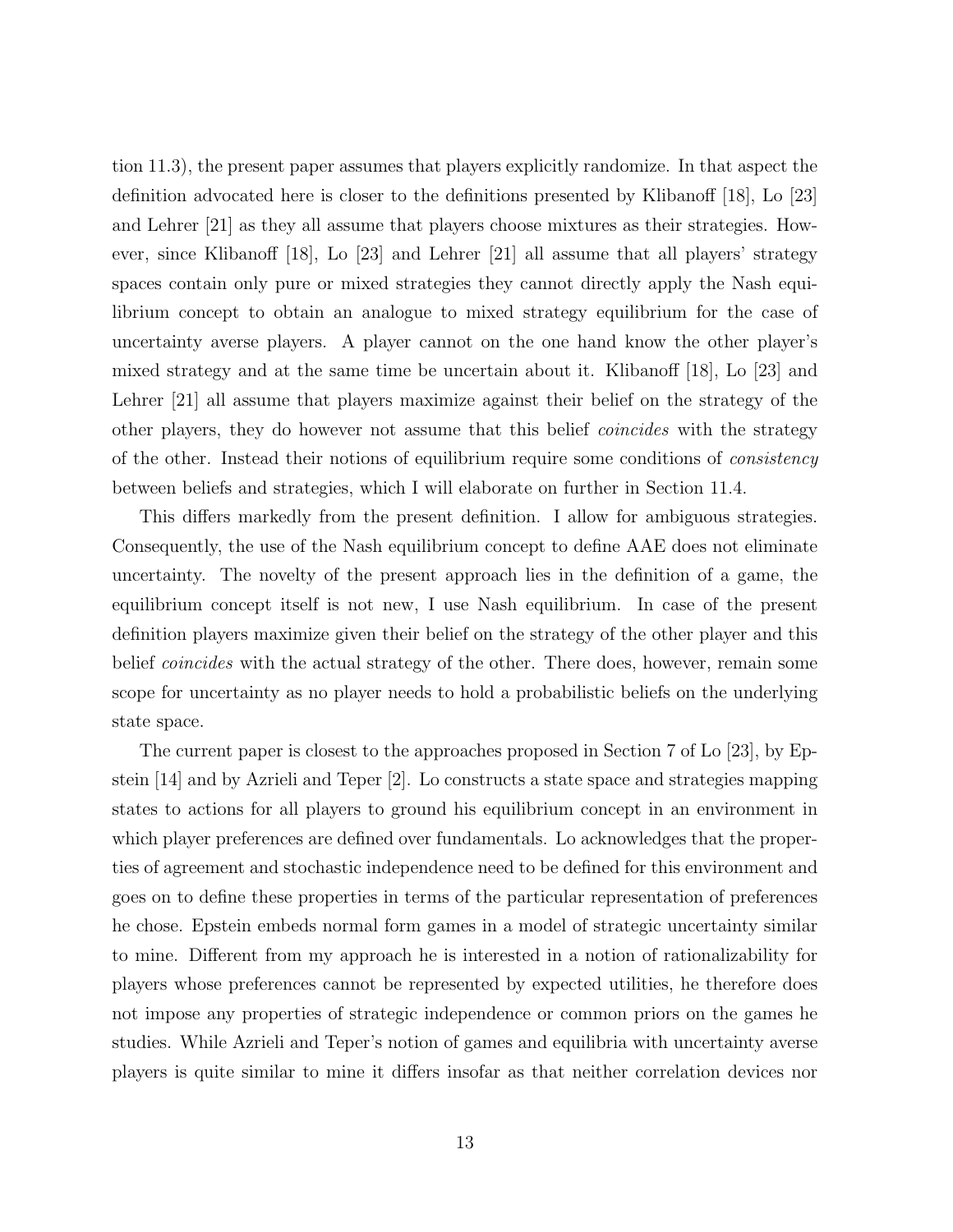diverging beliefs are ruled out and that they allow for uncertainty about the environment as well as for uncertainty about other player's actions.

In Section 11.4 I will compare the main results of the present study with some of the results that are based on the above mentioned definitions of equilibrium for uncertainty averse players.

### 6 Observational Equivalence: Definition

The main claim of this study is that the Ambiguous Act Equilibria and the Nash equilibria of a two player game  $G = (A, \succsim)$  are observationally equivalent when the preferences of all players satisfy Schmeidler's uncertainty aversion in addition to some very standard assumptions on preferences, such as completeness and monotonicity. Observational equivalence captures the idea that an outsider who only observes the action profiles that players choose cannot tell whether the players are ambiguity neutral or ambiguity averse. In short, two strategy profiles are considered observationally equivalent if their supports coincide. To proceed any further I need to define the notion of the support of an ambiguous act.

**Definition 3** An action profile a is said to be in the **support** of strategy profile f if there exists a non-null state  $\omega$  such that  $f(\omega)(a) > 0$ . The set of all actions in the support of f by is denoted by supp(f). Two acts f, g are called **observationally equivalent** if they have the same support. Two sets of acts  $\mathcal{F}, \mathcal{G}$  are called observationally equivalent if for every  $f \in \mathcal{F}$  there is an observationally equivalent  $g \in \mathcal{G}$  and vice versa.

The support of a constant act  $p$  equals the support of the lottery  $p$  in the usual sense. It is important to note that players agree on null-events in ambiguous games. The present notion of the support of a strategy profile cannot be applied to general ambiguous games as the set of 1-null states need not coincide with the set of 2-null states in such a game. Without this assumption the notion of "support" is not well-defined.

The question underlying the definition of observational equivalence is: is there any action profile that is consistent with equilibrium play among players with particular attitude towards ambiguity - neutral or averse - without being consistent with equilibrium play among players with a different attitude towards ambiguity. Said otherwise, is there any action profile that "proves" that players are ambiguity averse in the sense that this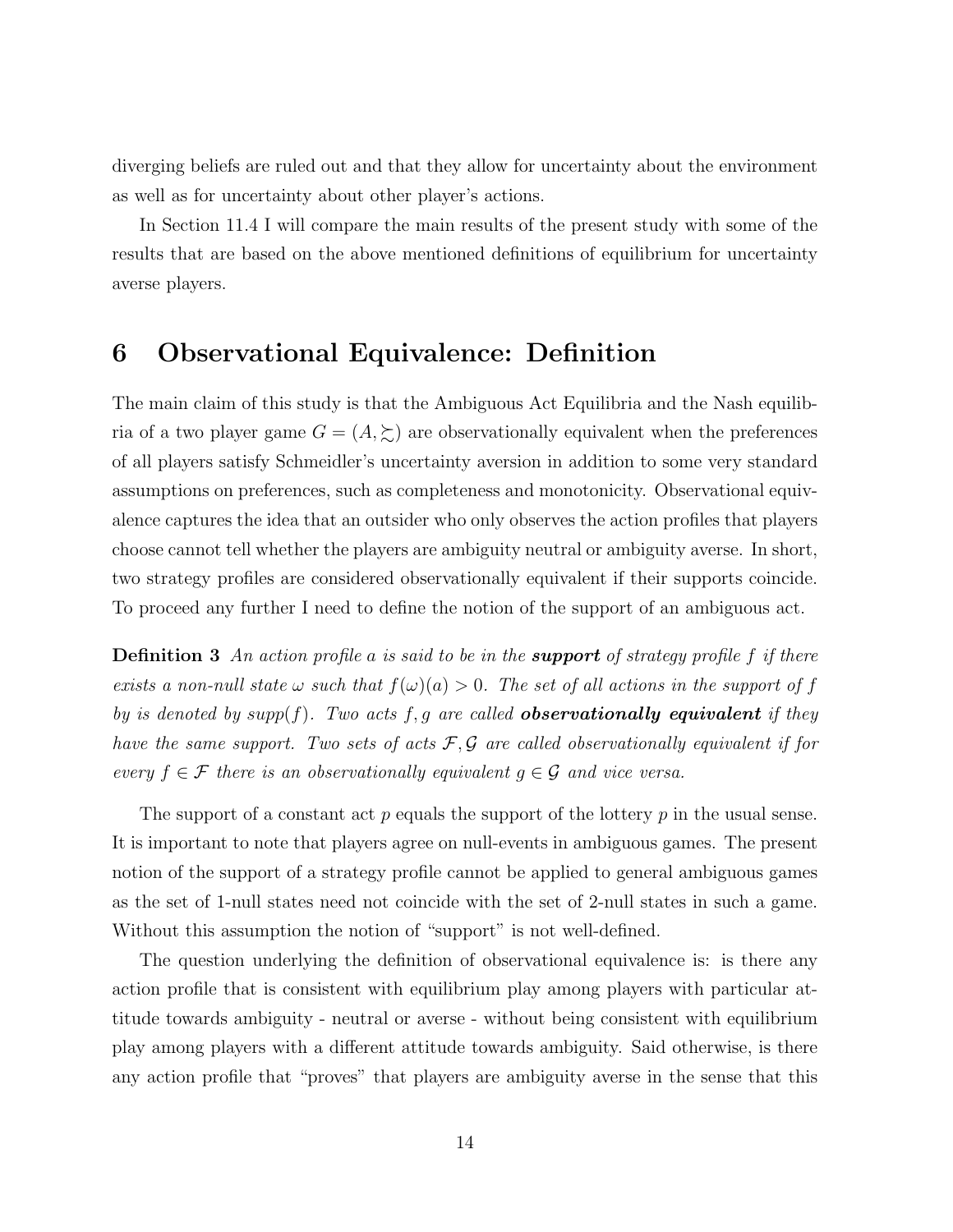action profile is in the support of ambiguous act equilibrium, but is not contained in the support of any mixed strategy equilibrium?

So one might ask: can an observer not use more than just *one* action profile to determine whether the players are ambiguity neutral or averse? Aren't the frequencies with which all action profiles are being played also observable? Yes they are, however, the question whether some frequencies are consistent with a subjective act is very much open to debate. To see this take an act  $f : \Omega \to \Delta(A)$  with  $\Omega = {\omega_1, \omega_2}, A = {a_1, a_2}$  and  $f(\omega_1) = a_1, f(\omega_2) = a_2$  and both  $\omega_1$  and  $\omega_2$  non-null. This act entails no prediction about the frequency of the occurrence of  $a_1$  and  $a_2$ . I would need to impose further assumptions on players preferences to relate the observed frequencies to the played acts f. I chose to avoid this by using the equality of support as my criterion of observational equivalence. However, ambiguity aversion could be used to explain frequencies that cannot be produced by mixed strategy equilibria as equilibrium phenomena. As long as players' learning is too limited to learn the correct frequencies many different frequencies are consistent with the predictions of ambiguous act equilibria. Keeping this in mind the theory of ambiguous act equilibria can be used to interpret some of the existing empirical evidence against mixed strategy as equilibrium play of ambiguity averse players.

### 7 Preferences

Until now I have not specified the preferences of the players beyond requiring the properties of independent strategies and agreement on non-null events. To get any results some further requirements will have to be imposed. The four basic properties defined next will be assumed from here on, if not explicitly mentioned otherwise.

(RAT) Preferences are transitive and complete.

(EU) Preferences over constant acts - that is preferences over lotteries - have an expected utility representation; for any player i there exists an affine function  $u_i : \Delta(A) \to \mathbb{R}$ that represents the players preferences over constant acts (lotteries)  $\Delta(A)$ .<sup>3</sup>

(MON) Take two acts f, g. If  $f(\omega) \succeq_i g(\omega)$  holds for all non-null states  $\omega \in \Omega$ , then  $f \succsim_i g$ . If in addition  $f(\omega') \succ_i g(\omega')$  holds for some non-null state  $\omega'$ , then  $f \succ_i g$ .

<sup>3</sup>Clearly, I could have stated some more basic properties on the player's preferences over constant acts that imply (EU). I chose to summarily state these assumptions as (EU) for the sake of brevity.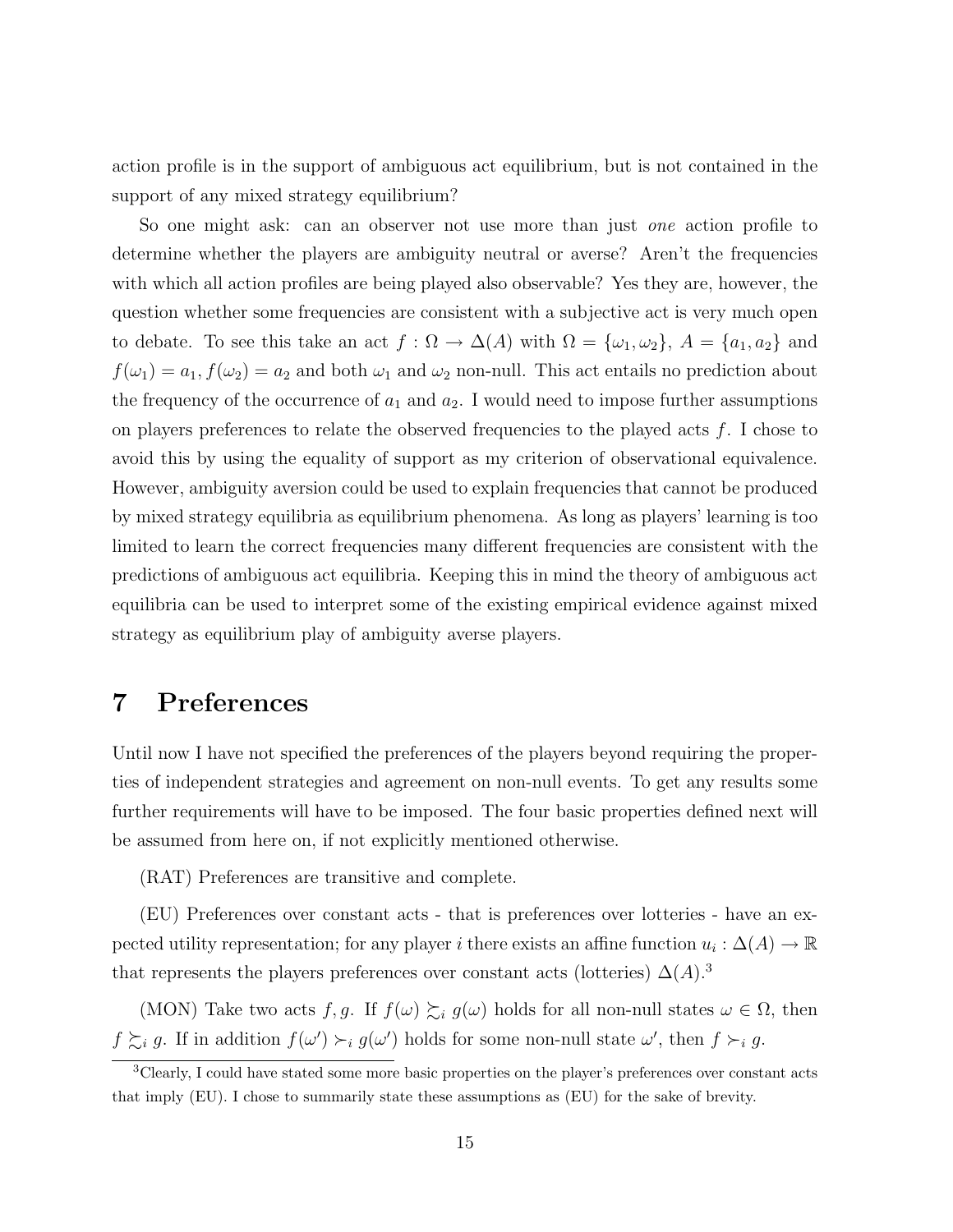(UA) For any two acts  $f, g : \Omega \to \Delta$  with  $f \sim g$  it holds that  $\alpha f + (1 - \alpha)g \succsim f$ .

The first two assumptions (RAT) and (EU) are very much standard, I only mention in passing that Bewley's [5] representation of preferences for Knightian uncertainty does not assume completeness, and therefore violates (RAT) as defined here. The definition of monotonicity provided here is somewhat stronger than the most commonly used definition of monotonicity (MON') which only requires that  $f \succeq_i g$  holds for two acts  $f, g$  with  $f(\omega) \succeq_i g(\omega)$  for all non-null states  $\omega \in \Omega$ . To see the difference between the two versions of monotonicity, observe that the stronger axiom (MON) requires that an act  $f$  is strictly preferred to an act g, if f is strictly preferred to g for a non-null set of states  $(f(\omega) \succ_i g(\omega))$ for  $\omega \in E$  with E non-null) and indifferent on all other states  $(f(\omega) \sim_i g(\omega)$  for  $\omega \notin E)$ . In this case the weaker axiom (MON') only requires that  $f$  is weakly preferred to  $g$ . Following the proof of the main result of this paper, Theorem 1, I will discuss how the result would change if one was to replace (MON) by the weaker (MON'). The axiom (UA) was introduced by Schmeidler [28]. He defined "ambiguity aversion" as a preference for randomization: if an agent is indifferent between two uncertain acts then he should like an objective mixture of these two acts at least as much as either one of them.

Preferences that can be represented by an expected utility satisfy all of the four axioms. Gilboa and Schmeidler [16] show that preferences satisfy (RAT), (EU), (MON') and (UA) in addition to a continuity requirement and a restriction of the independence axiom to mixtures with constant acts if and only if preferences have a *maxmin expected utility* **representation**  $U(f) = \min_{\pi \in C} \sum_{\omega \in \Omega} \pi(\omega)u(f(\omega))$  for some convex and compact set of priors C and an expected utility functional  $u: \Delta(A) \to \mathbb{R}$ . The stronger monotonicity axiom (MON) holds for a maxmin expected utility representation, if and only if all priors  $\pi$ in the set C are mutually absolutely continuous, in the sense that  $\pi(E) > 0$  for some  $\pi \in C$ holds if and only if  $\pi'(E) > 0$  for all  $\pi' \in C$  and all  $E \subset \Omega$ . Mutual absolute continuity of the priors in the maxmin expected utility representation has been axiomatized by Klibanoff [18] and Epstein and Marinacci [15]. Preferences that have a Choquet expected utility representation following Schmeidler [28] always satisfy (RAT), (EU) and (MON'), they satisfy (UA), if and only if the capacity is convex. Cerreira, Maccheroni, Marinacci and Montruccio [11] characterize the representation of all preferences that satisfy (RAT), (EU), (UA), (MON') and some form of continuity. Variational Preferences following Macceroni, Marinacci and Rusticchini [24], Multiplier Preferences following Hansen and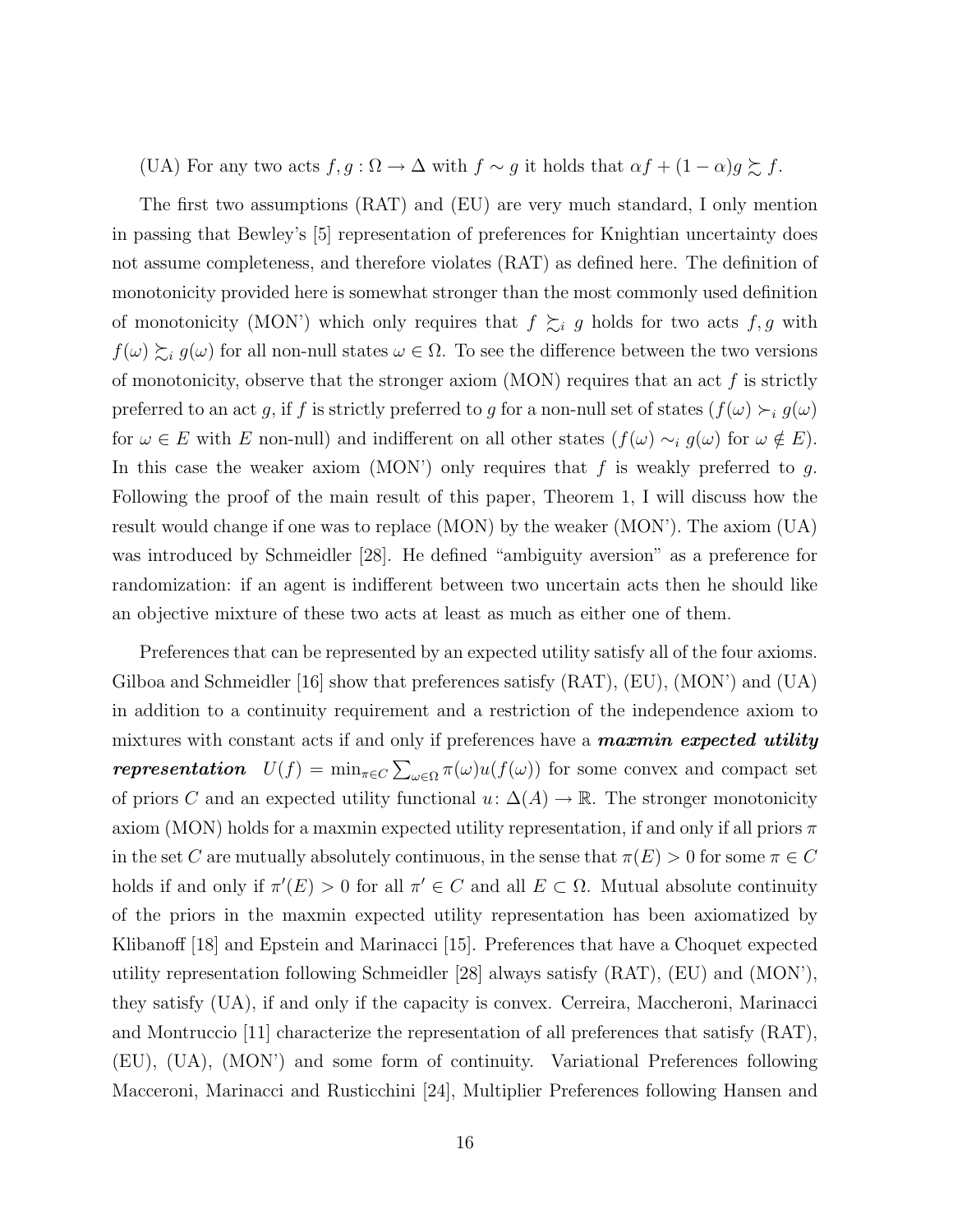Sargent [17] and Smooth Ambiguity Averse Preferences following Klibanoff, Marinacci and Mukerji [20] all constitute special cases of the preferences described in Cerreira et. al. [11].<sup>4</sup> Abstracting from the slight strengthening of the monotonicity axiom the four axioms given here (RAT), (EU), (MON) and (UA) encompass a very large set of preferences described in the literature.

### 8 Observational Equivalence: the Main Result

The assumption of (RAT), (EU), (MON) and (UA) is sufficient to show that the set of Ambiguous Act Equilibria of a game is observationally equivalent to the set of its Nash equilibria. If these 4 axioms are valid, then there does not exist a single action profile that is in the support of an equilibrium when players are ambiguity averse without being in the support of any Nash equilibrium of the game or vice versa. This is the main result of this paper.

**Theorem 1** Let  $G = (A, \succeq)$ . The set of AAE of G is observationally equivalent to the set of NE of G.

The next section is devoted to showing the preliminary result that a constant act  $p$ is a  $NE$  of G, if and only if it is an AAE of G. This already allows us to conclude that there are no NE that are not observationally equivalent to any AAE. The following section establishes the converse conclusion.

### 9 Mixed Strategy Equilibria

In this section it is shown that a strategy profile p is an NE of a game  $G = (A, \succsim)$  if and only if it is an AAE of that game. The main building block towards that result is the observation that for any strategy profile  $f$  player 1 has a mixed strategy  $p_1^*$  that is weakly preferred to  $f_1$  keeping the other player's strategy fixed at  $f_2$ . This observation is the content of the next Lemma.

<sup>&</sup>lt;sup>4</sup>The Axiom MON also corresponds to an assumption of mutual absolute continuity in the case of the Cerreira et. al. [11] framework (and all its special cases). I owe this insight to a private conversation with Massimo Marinacci. A proof is available from the author upon request.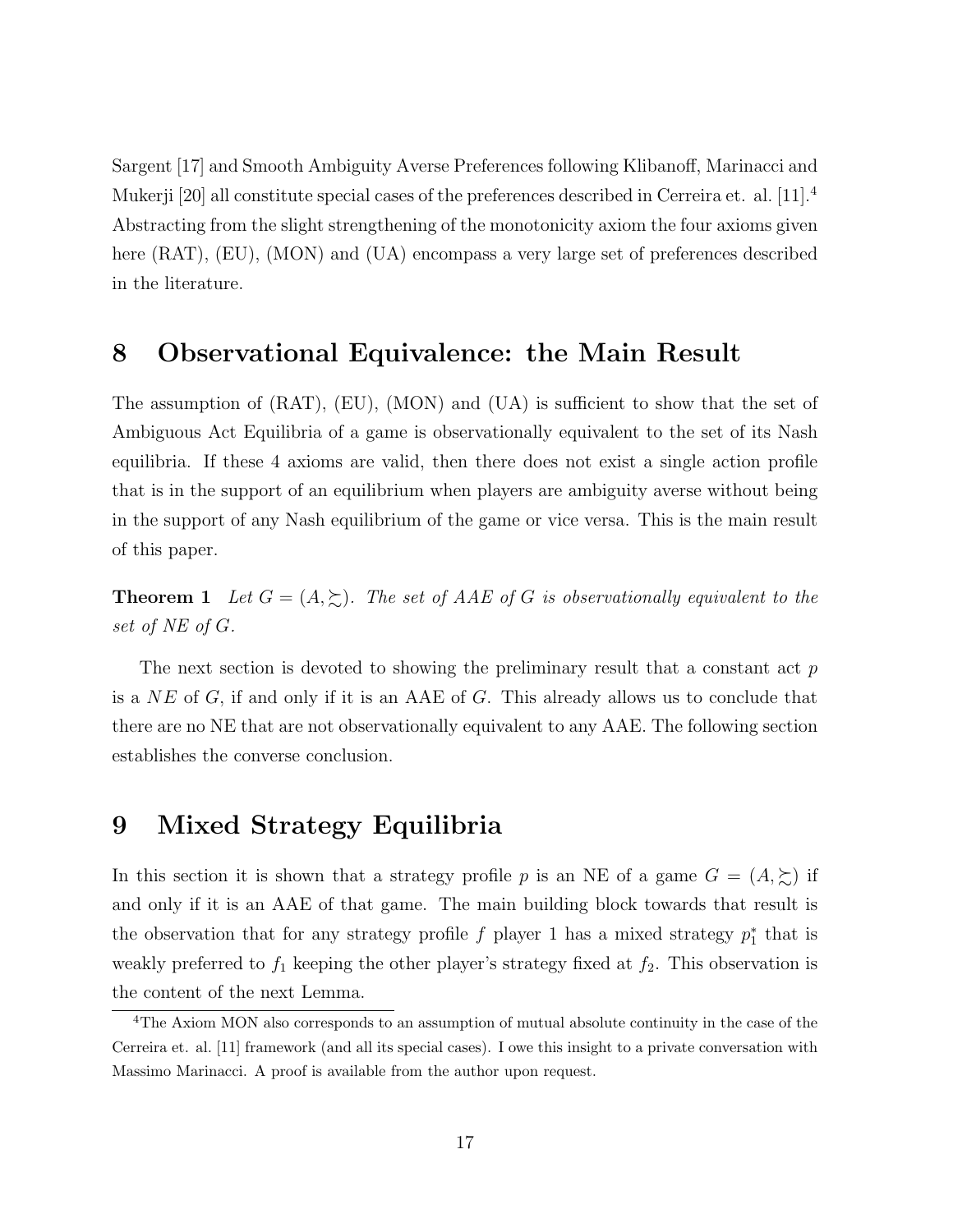**Lemma 2** Let  $G' = (\Omega, A, \succeq')$ . For any strategy profile f and either player  $i = 1, 2$  there exists a mixed strategy  $p_i^*$  such that  $(p_i^*, f_{-i}) \succsim_i f$  and  $supp(p_i^*) = supp(f_i)$ .

**Proof** If there exists a  $p_i$  such that the event  $\{\omega_i : f_i(\omega_i) \neq p_i\}$  is null then we are done as  $(p_i, f_{-i}) \sim_i f$  and  $supp(p_i) = supp(f_i)$  both hold. If no such event exists  $f_i$  can be represented as  $f_i = (p_i : E, q_i : F, f_i : \overline{E \cup F})$  with  $p_i \neq q_i$  and  $E, F \subset \Omega_i$  both non-null. Since  $\Omega_1$  and  $\Omega_2$  are stochastically independent an  $\alpha$  can be found such that either

$$
f = ((p_i : E, q_i : F, f_i : \overline{E \cup F}), f_{-i}) \sim'_k ((\alpha p_i + (1 - \alpha) q_i : E, p_i : F, f_i : \overline{E \cup F}), f_{-i})
$$
  
or  

$$
f = ((p_i : E, q_i : F, f_i : \overline{E \cup F}), f_{-i}) \sim'_k ((q_i : E, \alpha p_i + (1 - \alpha) q_i : F, f_i : \overline{E \cup F}), f_{-i}).
$$

Assume w.l.o.g that the first indifference holds. Uncertainty aversion implies that  $i$ prefers any mixture of the two indifferent acts to  $f$ , so we have in particular that

$$
f = ((p_i : E, q_i : F, f_i : \overline{E \cup F}), f_{-i})
$$
  

$$
\preceq'_i ((\beta p_i + (1 - \beta)q_i : E, \beta p_i + (1 - \beta)q_i : F, f_i : \overline{E \cup F}), f_{-i}) =
$$
  

$$
((\beta p_i + (1 - \beta)q_i : E \cup F, f_i : \overline{E \cup F}), f_{-i})
$$

for  $\beta = \frac{1}{2}$  $\frac{1}{2-\alpha}$ . If  $\Omega_i^{nn}$  ⊂  $E \cup F$  we are done. If not the same step can be repeated once again. The finiteness of the state space  $\Omega_i$  implies that this process will end after finitely many repetitions of this step: a  $p_i^*$  such that  $(p_i^*, f_2) \succsim_i f$  can be found.

To see that  $supp(p_i^*) = supp(f_i)$  observe first of all that  $supp(p_i^*) \subset supp(f_i)$  as  $p_i^*$  is a mixture over the lotteries  $f_i(\omega_i)$  for all non-null  $\omega \in \Omega$ . Next observe that the mixing parameter  $\beta$  constructed above assigns positive probability to both  $p_i$  and  $q_i$ , the same would have held for the alternative case in which we would have found an  $\alpha$  such that  $f \sim_i ( (q_i : E, \alpha p_i + (1 - \alpha) q_i : F, f_i : \overline{E \cap F}), f_{-i}).$  We conclude that the lottery over lotteries  $f_i(\omega_i)$  has full support and therefore  $supp(p_i^*) = supp(f_i)$ .

The assumption of independent state spaces  $\Omega_1$  and  $\Omega_2$  is crucial for the above proof as it permits the generation of indifferent acts by permuting the strategies played in different events. Uncertainty aversion implies that any convex combination of these indifferent acts is at least weakly preferred. Finally it is a matter of simple algebra to show that there always exists such a mixture that evens out any uncertainty over the different events that were involved in the permutation of strategies.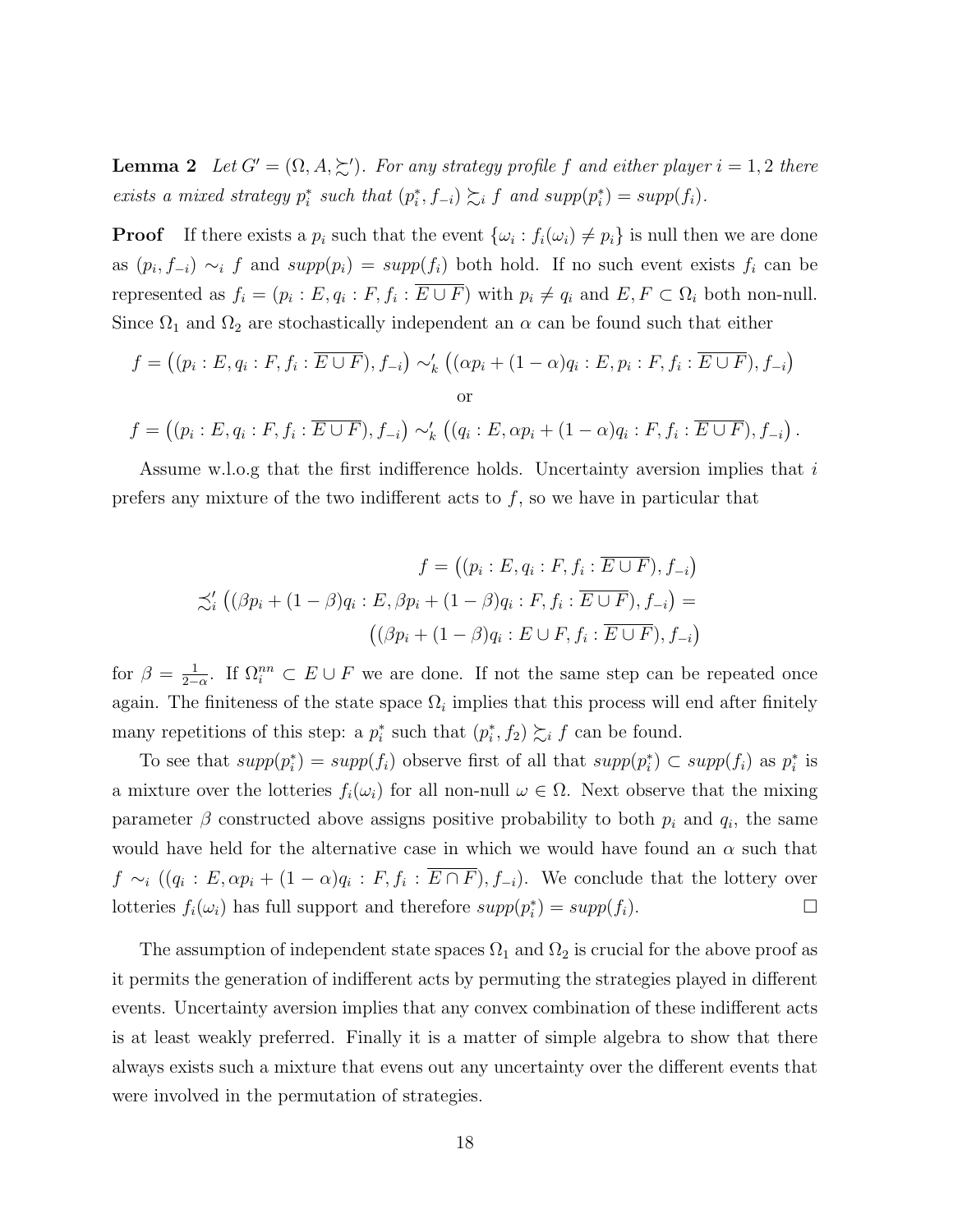**Theorem 2** Let  $G = (A, \succeq)$ . A mixed strategy profile p is an AAE of G if and only if p is a NE of G.

**Proof** Let p be an AAE of the ambiguous act extension  $G' = (\Omega, A, \succsim')$  of G. So  $p \succsim'_{i}$  $(f_i, p_{-i})$  holds for all deviations  $f_i$  in particular it holds for deviations  $p'_i$ , so  $p \succsim_i (p'_i, p_{-i})$ holds and therefore  $p$  is a NE of  $G'$ . Next assume that  $p$  is a NE of  $G'$ . Suppose  $p$ was not an AAE of  $G$ , that is suppose that there exists a deviation  $f_i$  for player i such that  $(f_i, p_{-i}) \succ'_i p$ . By Lemma 2 we have that there exists a  $p_i^*$  such that  $(p_i^*, p_{-i}) \succ'_i p$ .  $(f_i, p_{-i}) \succ'_i p$  a contradiction with the assumption that p was a Nash equilibrium.  $\Box$ 

Theorem 2 should not come as a big surprise. As shown in the preceding lemma, uncertainty aversion implies that players can always be made weakly better off by objectively mixing over all the lotteries they use according to their ambiguous act strategies. Given that the opponent plays a mixed strategy  $p_{-i}$ , player i cannot be made strictly better off by an ambiguous strategy. It should be noted though from the proof that Theorem 2 could be strengthened to say that p is a NE of G, if and only if it is an AAE of any ambiguous act extension of G. As a direct consequence we get the following corollary

**Corollary 1** Any ambiguous game  $G = (\Omega, A, \Sigma)$  has an AAE.

### 10 Observational Equivalence: the Proof

To prove Theorem 1 I first show that mixtures that are "dominated", in a sense to be defined precisely, will never be used in an AAE (Lemma 3). I will then go on to show that this implies that a player's belief on the equilibrium strategy of the other can always be represented by a probability (Lemma 4). These two lemmata yield the proof of the main result of this paper (Theorem 1). It is convenient to use matrix algebra to state and prove all these results. Some more notation needs to be introduced.

A generic vector  $x$  is assumed to be a column vector, row vectors are obtained by taking the transpose  $x^{\top}$ . For any two vectors  $x, y$  of the same length the relations " > " and "  $\geq$  " are defined by  $x \geq y$  if and only if  $x_t \geq y_t$  for all components t and  $x > y$  if and only if  $x \geq y$  but not  $y \geq x$ . For any  $\alpha \in \mathbb{R}$ , I denote the vector  $(\alpha, \alpha, ..., \alpha)^{\top}$  by  $\overline{\alpha}$ .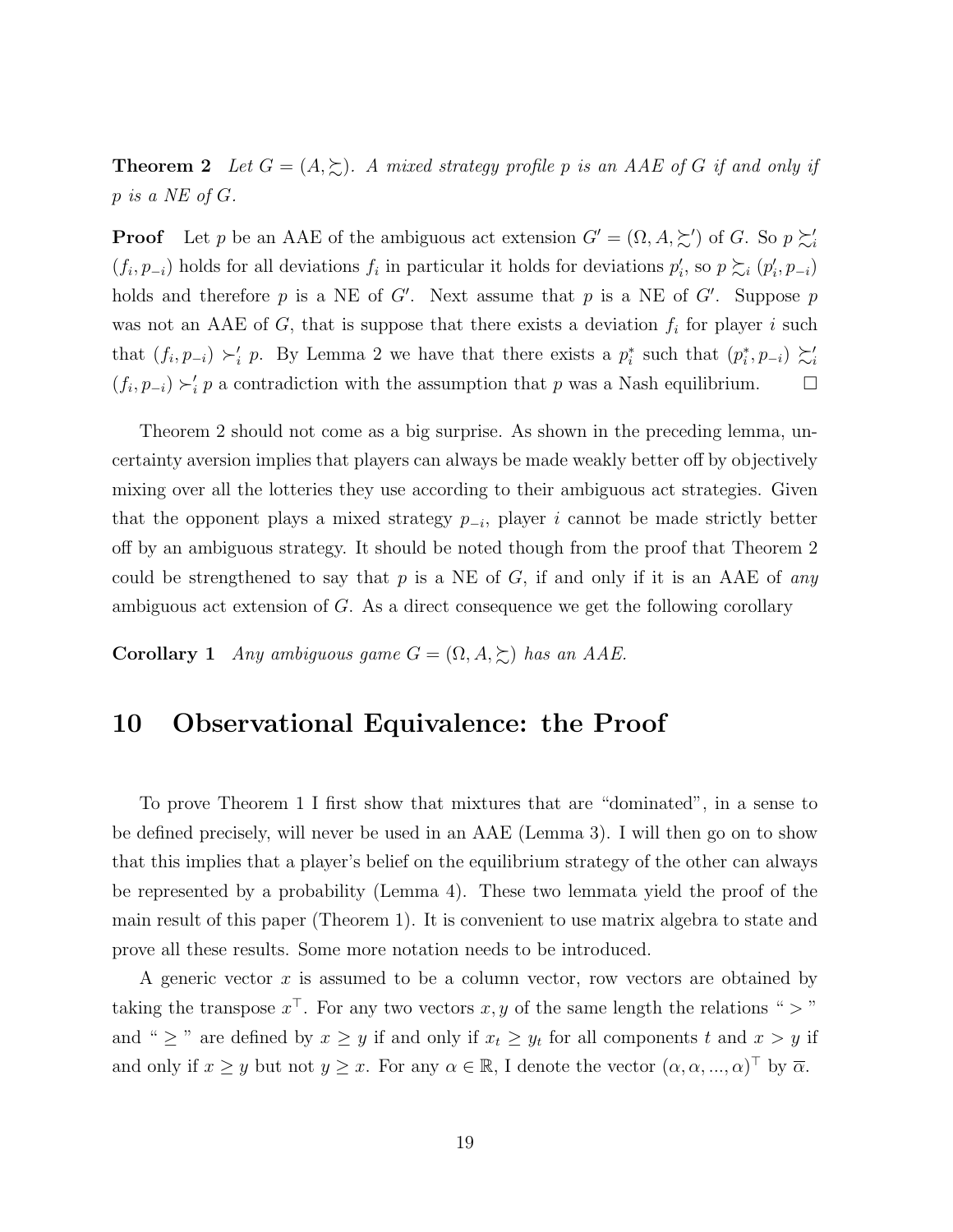For a fixed strategy profile f define an  $|A_1| \times |\Omega_2^{nn}|$ -matrix  $X(f)$  with  $u_1(a_1^j)$  $j_{1}^{j},f_{2}(\omega_{2}^{k})),$ the entry in row j and column k, the expected utility player 1 derives from playing  $a_1^j$ 1 when player 2 plays the mixed strategy  $f_2(\omega_2^k)$ . The submatrix of X that consists only of the rows j associated with actions  $a_1^j \in supp(f_1)$  is called  $Y(f)$ , the complementary submatrix (consting only of the rows associated with actions that 1 never plays under f) is called  $Z(f)$ . If  $p_1^{\top}X(f) > q_1^{\top}X(f)$  holds for some  $p_1, q_1 \in \Delta(A_1)$  then we say that  $p_1$  dominates  $q_1$  at  $f_2$ . Observe that  $p_1^{\top}X(f) > q_1^{\top}X(f)$  implies that player 1 weakly prefers playing  $p_1$  to playing  $q_1$  in every non-null state  $\omega_2$  and sometimes strictly prefers doing so. Consequently, given the assumption of (MON) we have that  $(p_1, f_2) \succ_1 (q_1, f_2)$ holds, when  $p_1$  dominates  $q_1$  at  $f_2$ . Since I consider a fixed strategy profile f, I drop the argument f in the expressions  $X(f)$ ,  $Y(f)$  and  $Z(f)$  in the sequel.

**Lemma 3** Let  $G' = (\Omega, A, \succeq')$ . Let f be an AAE of G'. Then there do not exist any  $p_1, q_1 \in \Delta(A_1)$  with  $supp(q_1) \subset supp(f_1)$  such that  $p_1$  dominates  $q_1$  at  $f_2$ .

**Proof** Suppose there existed some  $p_1, q_1 \in \Delta(A_1)$  with  $supp(q_1) \subset supp(f_1)$  such that and  $p_1^{\top}X > q_1^{\top}X$ . By Lemma 2 there exists a mixed strategy  $p_1^* \in \Delta(A_1)$  such that  $(p_1^*, f_2) \succeq_1' f$  and  $supp(p_1^*) = supp(f_1)$ . Since  $supp(p_1^*) = supp(f_1) \supset supp(q_1)$  there exists some  $r_1 \in \Delta(A_1)$  with  $supp(r_1) \subset supp(f_1)$  and an  $\gamma \in (0,1]$  such that  $p_1^* = \gamma q_1 + (1-\gamma)r_1$ . We obtain that

$$
(p_1^*)^{\top} X = (\gamma q_1 + (1 - \gamma)r_1)^{\top} X < (\gamma p_1 + (1 - \gamma)r_1)^{\top} X.
$$

So  $\gamma p_1 + (1 - \gamma)r_1$  dominates  $p_1^*$  at  $f_2$  which implies that  $((\gamma p_1 + (1 - \gamma)r_1), f_2) \succ'_1$  $(p_1^*, f_2) \succsim_1' f$ , a contradiction with the assumption that f is an AAE.

The next lemma shows that it is precisely the condition derived in the prior lemma, namely the absence of two  $p_1, q_1 \in \Delta(A_1)$  with  $supp(q_1) \subset supp(f_1)$  such that  $p_1$  dominates  $q_1$  at  $f_2$ , that allows us to conclude that there exists a  $\tilde{p_2}$  with  $supp(\tilde{p_2}) = supp(f_2)$  such that player 1 is indifferent between playing any action  $a_1^j \in supp(f_1)$  when player 2 plays  $\tilde{p}_2$  and (weakly) prefers playing any of these actions to playing any of the other actions  $a_1^j \notin supp(f_1)$ . The mixed strategy  $\tilde{p}_2$  is constructed as the composite lottery of some lottery  $p_2$  over all mixed strategies  $f_2(\omega_2)$  that player 2 plays according to  $f_2$ . Using matrix algebra the desired result can be expressed as follows: There exists an  $\alpha \in \mathbb{R}$  and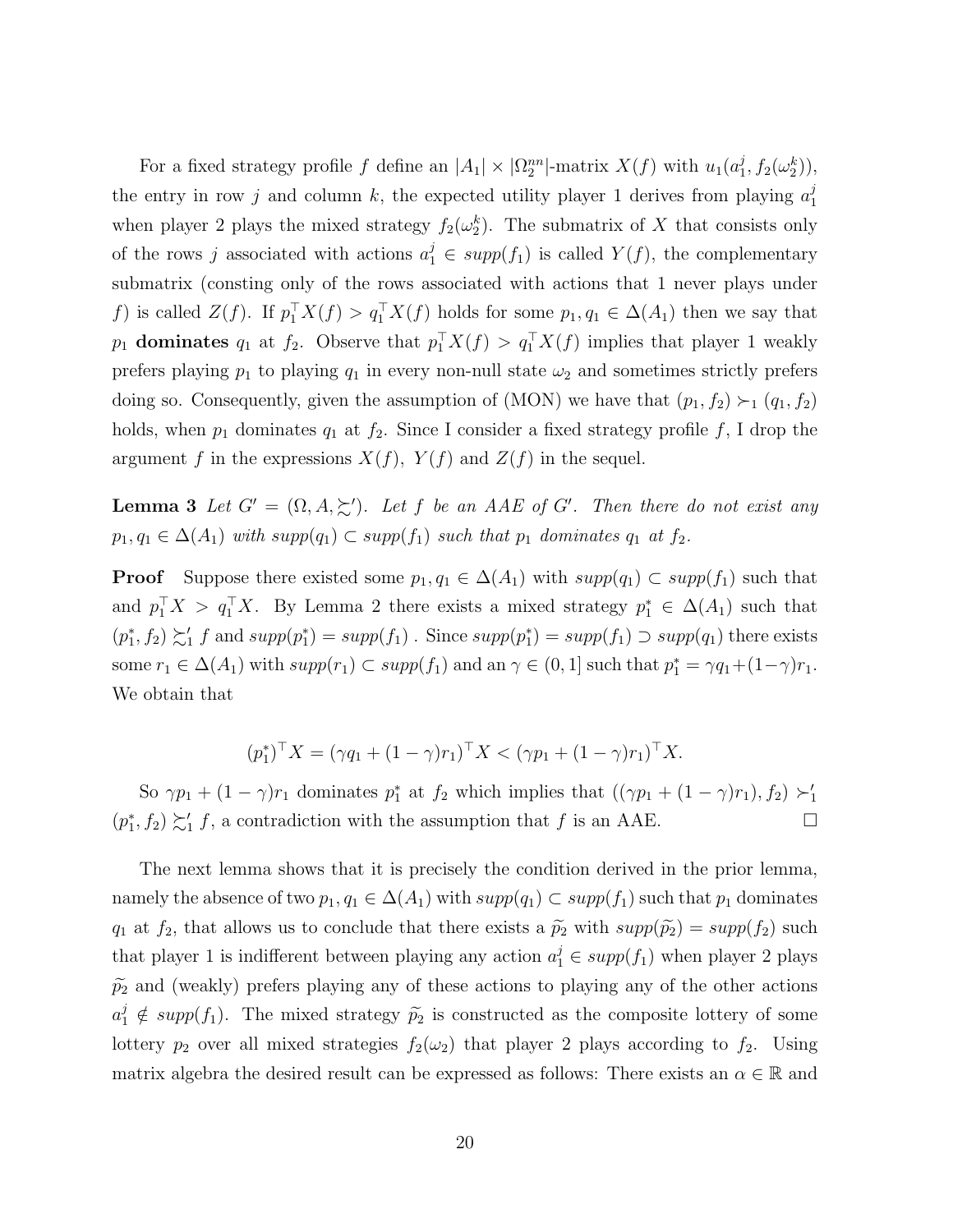$a p_2 \in \Delta(\Omega_2^{nn})$  such that  $Y p_2 = \overline{\alpha}$  and  $Z p_2 \le \overline{\alpha}$ , where the matrices Y and Z are defined as described above.

**Lemma 4** Let  $G' = (\Omega, A, \Sigma')$ . Suppose there do not exist any  $p_1, q_1 \in \Delta(A_1)$  with supp $(q_1) \subset supp(f_1)$  such that  $p_1$  dominates  $q_1$  at  $f_2$ . Then there exists a probability  $p_2 \in \Delta(\Omega_2^{nn})$  with full support and an  $\alpha \in \mathbb{R}$  such that  $Yp_2 = \overline{\alpha}$  and  $Zp_2 \leq \overline{\alpha}$ .

#### Proof

(⇒) Suppose there exists a  $p_2 \in \Delta(\Omega_2^{nn})$  with full support and an  $\alpha \in \mathbb{R}$  such that  $Y p_2 = \overline{\alpha}$  and  $Z p_2 \le \overline{\alpha}$ . Suppose we also had  $p_1, q_1 \in \Delta(A_1)$  with  $supp(q_1) \subset supp(f_1)$  such that  $p_1^{\top} X > q_1^{\top} X$ . This yields a contradiction as  $\alpha = q_1^{\top} \overline{\alpha} = q_1^{\top} X p_2 < p_1^{\top} X p_2 \leq p_1^{\top} \overline{\alpha} = \alpha$ .

(←) Suppose there exists no  $p_2 \in \Delta(\Omega_2^{nn})$  with full support and  $\alpha \in \mathbb{R}$  such that  $Y p_2 = \overline{\alpha}$  and  $Z p_2 \leq \overline{\alpha}$ . This is equivalent to  $S \cap r = \emptyset$  for  $S, r \subset \mathbb{R}^{|A_1|}, r := \{\overline{\alpha} | \alpha \in \mathbb{R}\},$ and

$$
S := \{s | s_Y = Yp_2 \text{ and } s_Z \ge Zp_2 \text{ for some } p_2 \in \Delta(\Omega_2^{nn}) \text{ with } supp(p_2) = \Omega_2^{nn} \}
$$

where  $s_Y = (s_j)_{a_1^j \in supp(f_1)}$  and  $s_Z = (s_j)_{a_1^j \notin supp(f_1)}$  are defined as the subvectors of s that correspond to actions  $a_1^j$  $j_1$  in the support and outside the support of  $f_1$  respectively. Since S is a convex set there exists a separating hyperplane H such that  $r \subset H$  and  $H \cap S = \emptyset$ . Let this plane H be described by a vector  $\lambda$  such that  $\lambda^{\top} x = 0$  implies  $x \in H$ and  $\lambda^{\top} x > 0$  for all  $x \in S$ . Since  $\overline{1} \in r \subset H$  we have that  $\sum \lambda_i = 0$ .

Next define two vectors  $\kappa$  and  $\rho$  by  $\kappa_l = \lambda_l$  if  $\lambda_l > 0$ ,  $\kappa_l = 0$  otherwise,  $\rho_l = -\lambda_l$  if  $\lambda_l < 0$  and  $\rho_l = 0$  otherwise. Observe that  $\sum \kappa_l = \sum \rho_l > 0.5$  Define  $\tilde{\lambda}, \tilde{\kappa}$  and  $\tilde{\rho}$  by

$$
\widetilde{\lambda}_l = \frac{\lambda_l}{\sum \kappa_l}, \ \widetilde{\kappa}_l = \frac{\kappa_l}{\sum \kappa_l}, \ \widetilde{\rho}_l = \frac{\rho_l}{\sum \kappa_l}
$$

Observe that  $\widetilde{\lambda}$  and  $\lambda$  as normal vectors describe the same plane and that  $\widetilde{\rho}, \widetilde{\kappa}$  are elements of  $\Delta(A_1)$ . Consequently we have that  $\widetilde{\lambda}^T x > 0$  for all  $x \in S$ . As  $\widetilde{\lambda} = \widetilde{\kappa} - \widetilde{\rho}$  we have that  $\widetilde{\kappa}^\top x > \widetilde{\rho}^\top x$  for all  $x \in S$ .

I show next that  $\tilde{\rho}_j = 0$  for all j that are associated with actions  $a_j^l \notin supp(f_1)$ . Suppose we had  $\tilde{\rho}_j > 0$  for such a j. Fix an  $x \in S$ , observe that  $\tilde{\kappa}^\top x > \tilde{\rho}^\top x$  has to hold

<sup>&</sup>lt;sup>5</sup>The vectors  $\kappa$  and  $\rho$  are defined such that  $\sum \kappa_l = \sum \rho_l \ge 0$ . If we had that  $\sum \kappa_l = \sum \rho_l = 0$  we also had  $\lambda = 0$ , a contradiction with the assumption that  $\lambda$  describes the hyperplane H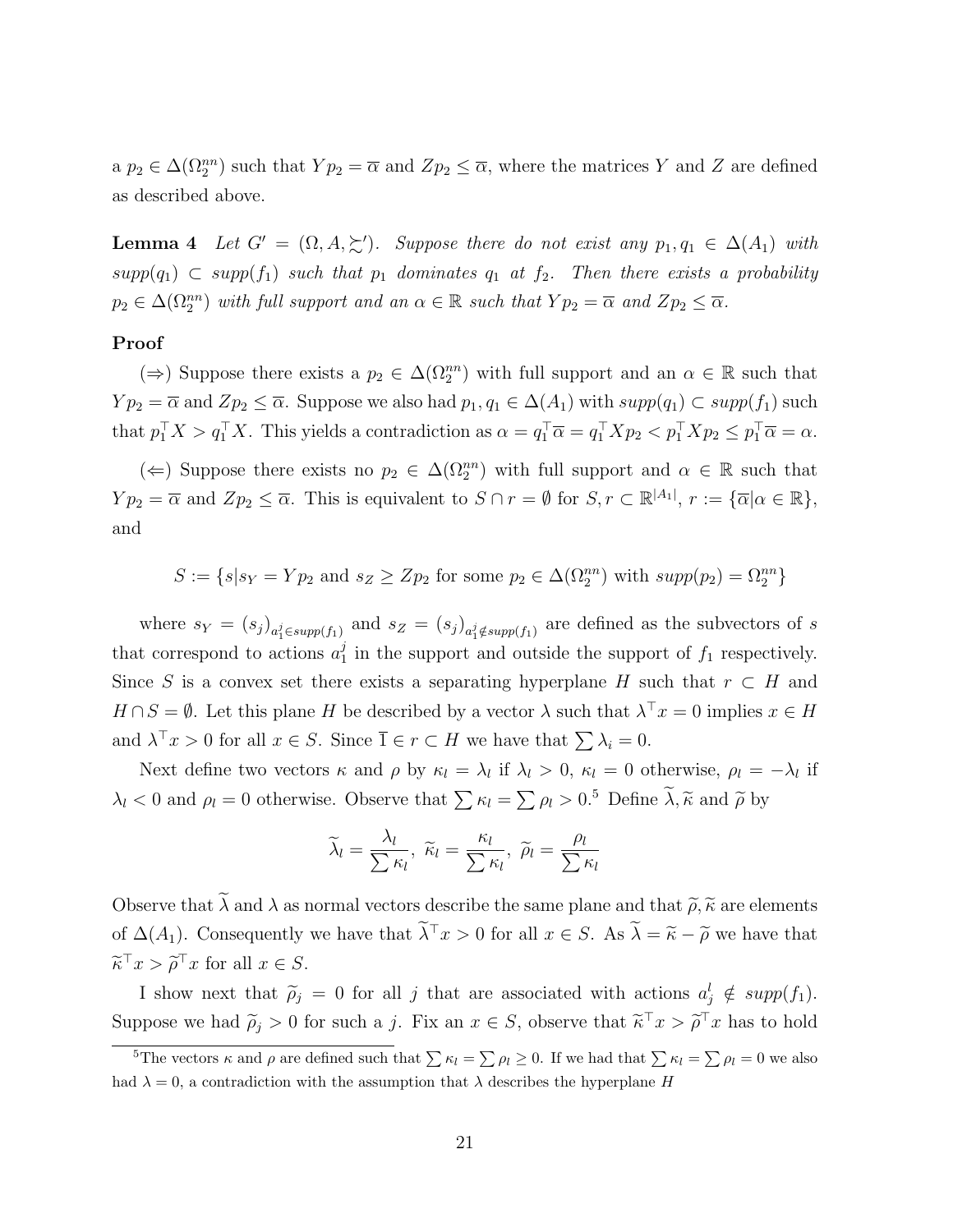for this x as this has to hold for all  $x \in S$ . Next define  $\tilde{x}$  by  $\tilde{x}_{-j} = x_{-j}$  and  $\tilde{x}_j > \frac{\tilde{\kappa}^\top x - \tilde{\rho}^\top_{-j} x_{-j}}{\tilde{\rho}_i}$  $\frac{\overline{p}_j x_j}{\tilde{\rho}_j}$  . By our construction of S we can find such an  $\tilde{x}$  that is also an element of S. Observe that

$$
\tilde{\rho}^{\top}\tilde{x} = \tilde{\rho}_{-j}^{\top}\tilde{x}_{-j} + \tilde{\rho}_j\tilde{x}_j > \tilde{\rho}_{-j}^{\top}x_{-j} + \tilde{\rho}_j\frac{\tilde{\kappa}^{\top}x - \tilde{\rho}_{-j}^{\top}x_{-j}}{\tilde{\rho}_j} = \tilde{\kappa}^{\top}x = \tilde{\kappa}^{\top}\tilde{x}
$$

Where the very last equality follows from the fact that on the one hand  $\tilde{\rho}_j > 0$  implies  $\tilde{\kappa}_j = 0$  and on the other hand  $x_{-j} = \tilde{x}_{-j}$ . But  $\tilde{\rho}^\top \tilde{x} > \tilde{\kappa}^\top \tilde{x}$  stands in contradiction with  $\tilde{\kappa}^\top x > \tilde{\rho}^\top x$  holding for all  $x \in S$ . We conclude that  $\tilde{\rho}_j = 0$  for all j that are associated with actions  $a_j^l \notin supp(f_1)$ . Therefore  $supp(\rho)$  is a subset of  $supp(f_1)$ .

To conclude this proof observe that  $\widetilde{\kappa}X^k \geq \widetilde{\rho}X^k$  for all columns k of the matrix X as any such column  $X^k$  can be approached by a sequence  $x_n \in S$ . Finally, it cannot be true that  $\tilde{\kappa}U^k = \tilde{\rho}X^k$  for all columns k as we could then find  $x \in S$  with  $\tilde{\kappa}x = \tilde{\rho}x$ . So it must be true that  $\tilde{\kappa}X^{k'} > \tilde{\rho}X^{k'}$  for some columns k'. So we found two probabilities  $\tilde{\kappa}$  and  $\tilde{\rho}$ such that  $\tilde{\kappa}^\top X > \tilde{\rho}$  $\mathsf{T} Y.$ 

Combining the preceding two lemmata yields the main result of this paper, which is proved next:

#### Proof of Theorem 1

 $(\Leftarrow)$  Let p be an NE of G, then by Theorem 2 p itself is an AAE of G, so G has an AAE with the same support.

(⇒) Let f be an AAE of G. Following Lemma 3 there do not exist any  $p_1, q_1 \in \Delta(A_1)$ with  $supp(q_1) \subset supp(f_1)$  such that  $p_1$  dominates  $q_1$  at  $f_2$ . Applying Lemma 4 we conclude that there exists a probability  $p_2$  on  $\Omega_2^{nn}$  with full support such that all  $a_1^j \in supp(f_1)$  are best replies to  $\tilde{p}_2$  which is defined by  $\tilde{p}_2(a_2) = \sum_{\omega_2 \in \Omega_2} p_2(\omega_2) f(\omega_2)(a_2)$ . Construct  $\tilde{p}_1$  in the same fashion exchanging the names of player 1 and 2 in the above results. The mixed strategy profile  $\tilde{p}$  is an NE of G with  $supp(\tilde{p}) = supp(f)$ , as all  $a_i \in supp(f_i)$  are best replies to  $\tilde{p}_{-i}$  for  $i = 1, 2$ . replies to  $\tilde{p}_{-i}$  for  $i = 1, 2$ .

Theorem 1 is the main result of this paper. This result establishes that an outside observer cannot distinguish the behavior of two uncertainty averse players, from the behavior of two uncertainty neutral players when he observes only the outcomes of their play. Of course, certain conditions have to hold for this result to apply: it is shown that observational equivalence holds for two player games, where both player's are expected utility maximizers with respect to lotteries, have monotonic preferences and satisfy Schmeidler's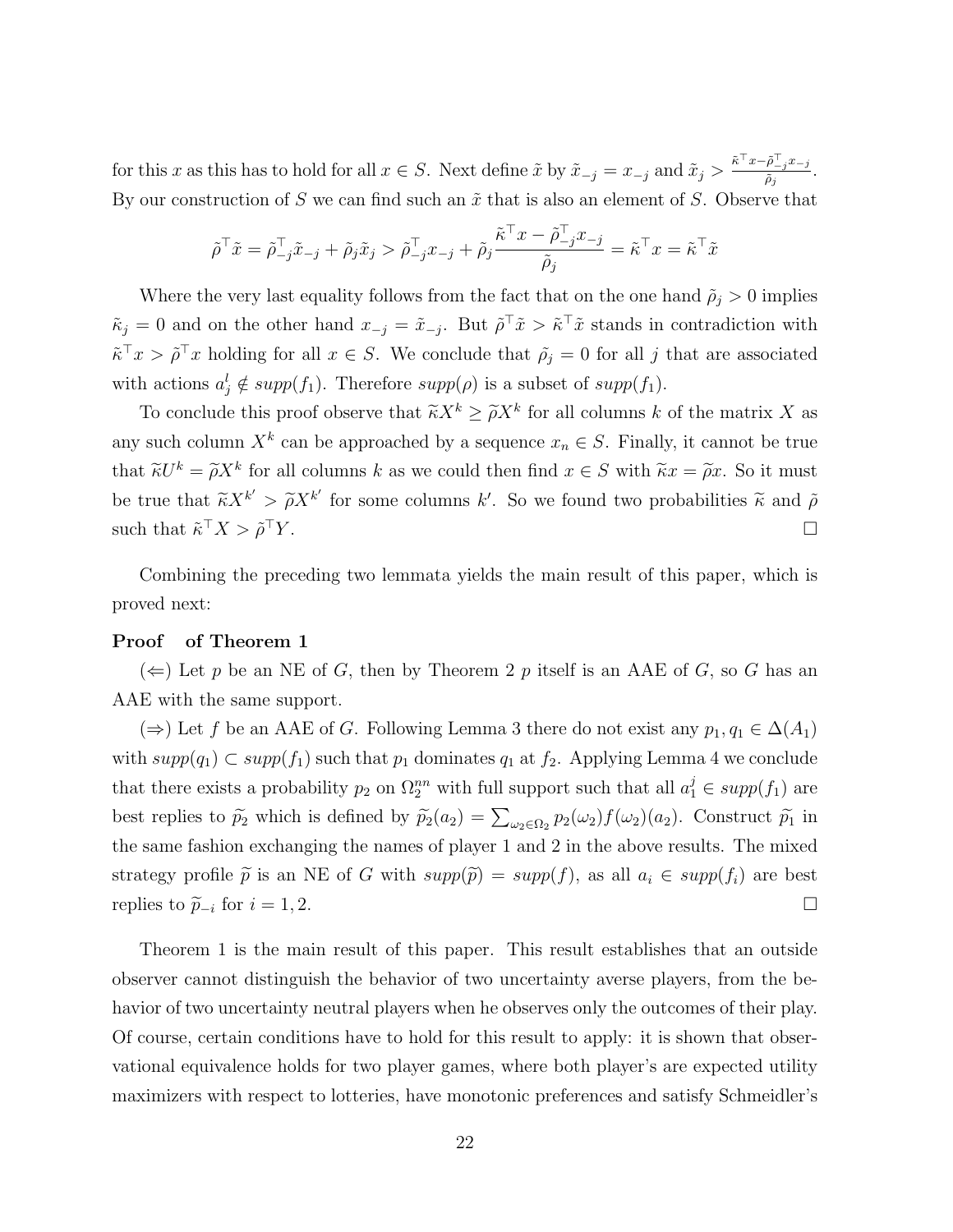axiom of uncertainty aversion. The assumption (EU) was used to define the matrix  $U$ , the assumption (MON) was used to conclude that  $(p_1, f_2) \succ'_1 (q_1, f_2)$  holds when  $p_1$  dominates  $q_1$  at  $f_2$ , finally (UA) was used in Lemma 2 which in turn played an important role in the proof of Lemma 3.

### 11 Discussion

#### 11.1 Monotonicity

Weakening (MON) to (MON') the domination of  $q_1$  by  $p_1$  at  $f_2$  only implies that  $(p_1, f_2) \succsim_1 (q_1, f_2)$ . To see that (MON') is not sufficient to obtain Theorem 1 consider the following example of a game that has an AAE that is not observationally equivalent to any NE.

#### Example 1

Let the ambiguous game  $G' = (\Omega, A, \succeq')$  be defined by  $\Omega_1$  a singleton,  $\Omega_2 = {\omega_1, \omega_2}$ and the payoff matrix:

|    | $\mathcal{L}$ | K.   |
|----|---------------|------|
| Ί' | 10, 1         | 0, 0 |
| B  | 11,0          | 0, 1 |

Assume that both players have a maxmin expected utility representation following Gilboa and Schmeidler [16] with  $C_1 = [0, 1/2]$  and  $C_2 = \{1/2\}$  the players' sets of beliefs on  $\omega_1$ . Having maxmin expected utility representations both player's preferences automatically satisfy (MON'). On the other hand, player 1's preferences do not satisfy the stronger condition (MON) as the priors in  $C_1$  are not mutually absolutely continuous. Observe that the strategy profile  $f$  according to which player 1 equally randomizes over his two actions and  $f_2(\omega_1) = L$  and  $f_2(\omega_2) = R$  has full support and is an AAE of the game. To see this it is important to note that, given the belief set  $C_1$  and player 2's strategy  $f_2$  player 1 completely discounts the occurrence of the state  $\omega_1$  which is more favorable for him. However,  $\omega_1$  is not a null state, for some different payoffs  $\omega_1$  could very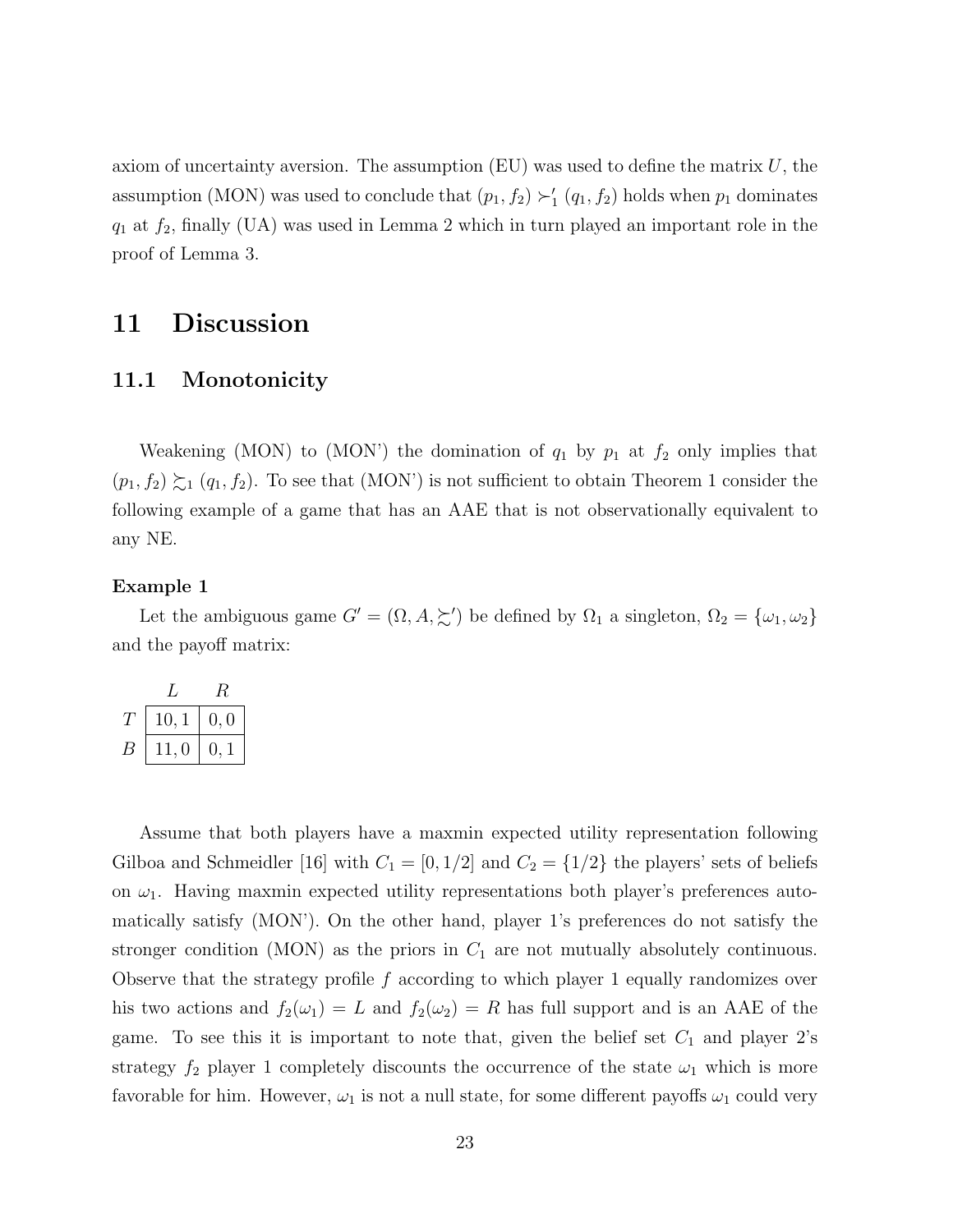well be relevant for player 1's preference over two acts that differ only on  $\omega_1$ . The game does not have an NE with full support.

The equilibrium constructed in the prior example strikes me as particulary unappealing. Why would player 1 choose to play T with positive probability when playing  $B$  is never worse and strictly better in some non-null event? Since the equilibrium predictions using (MON') differ from the equilibrium predictions using the stronger axiom (MON) only insofar as that under the more common axiom of monotonicity players might use strategies in equilibrium that are never better than some others and that can be improved upon strictly for some non-null events, I chose to study mainly preferences satisfying (MON).

#### 11.2 Games with More than Two Players

Most definitions in this paper can easily be extended to  $n$ -player games. In the present section I will show that the main result of this paper, Theorem 1, does not extend to  $n$ player games. A theory of games with more than two ambiguity averse players carries the potential to yield substantially different predictions from the standard theory of mixed strategy equilibrium. I will first discuss an example of a 3-player game with an AAE that is observationally different from any NE in that game. I will then go on to provide some reasons why a detailed study of this question lies beyond the scope of this paper, as the basic understanding of "common priors" developed here does not suffice to tackle the case of n-players. A better grasp of this concept is needed to fully understand the case of games with more than two players. The following example builds on Example 2.3 in Aumann [1].

**Example 2** Consider the three player game given by the following payoff matrix.

|  |                                         | 1 v O O |                               |                                |
|--|-----------------------------------------|---------|-------------------------------|--------------------------------|
|  |                                         |         |                               | R                              |
|  | $T \mid 0, 8, 0 \mid 3, 3, 3$           |         |                               | $T \mid 0,0,0 \mid 3,3,3 \mid$ |
|  | $B\left[1,1,1\right]\left[0,0,0\right]$ |         | $B \mid 1, 1, 1 \mid 8, 0, 0$ |                                |

Let  $\Omega_1$  and  $\Omega_2$  be singletons and let  $\Omega_3 = {\omega_1, \omega_2}$ , assume furthermore that all three players' preferences can be represented by maxmin expected utility functions with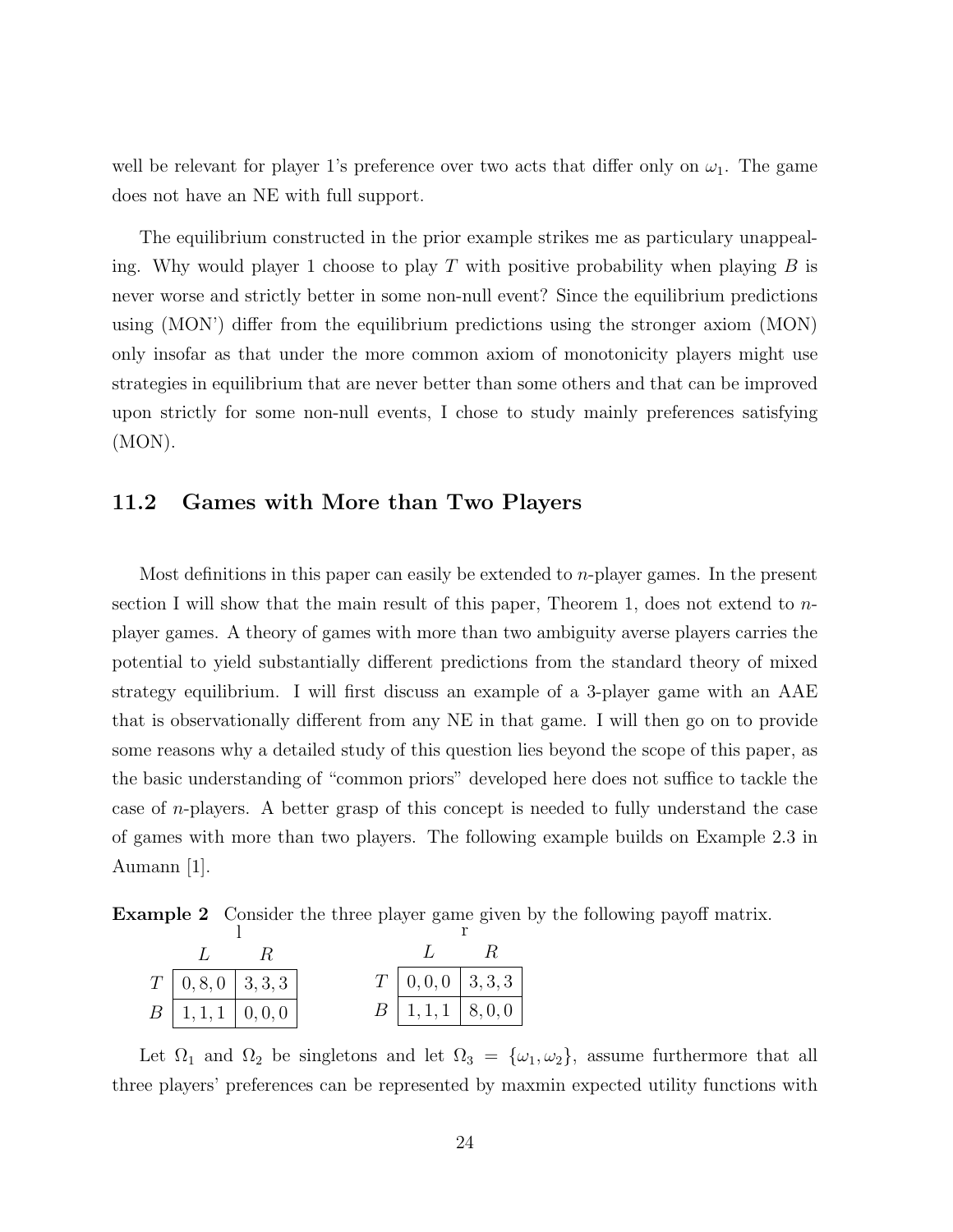$C_i = [\frac{1}{4}, \frac{3}{4}]$  $\frac{3}{4}$  for  $i = 1, 2, 3$ .

The strategy profile f with  $f_1 = T$ ,  $f_2 = R$  and  $f_3(\omega_1) = l$ ,  $f_3(\omega_2) = r$  is a AAE of this game. To see this observe that player 3 does not have an incentive to deviate as his utility is 3 no matter which of the two boxes he picks. Secondly player 1 and 2's utilities from playing their pure strategies against  $f_{-i}$  the fixed strategies of the others can be calculated as:

$$
U_1(T, f_{-1}) = \min_{\pi \in [\frac{1}{4}, \frac{3}{4}]} \pi \times 3 + (1 - \pi) \times 3 = 3
$$
  

$$
U_1(B, f_{-1}) = \min_{\pi \in [\frac{1}{4}, \frac{3}{4}]} \pi \times 0 + (1 - \pi) \times 8 = \frac{3}{4} \times 0 + \frac{1}{4} \times 8 = 2 < 3
$$
  

$$
U_2(R, f_{-2}) = \min_{\pi \in [\frac{1}{4}, \frac{3}{4}]} \pi \times 3 + (1 - \pi) \times 3 = 3
$$
  

$$
U_2(L, f_{-2}) = \min_{\pi \in [\frac{1}{4}, \frac{3}{4}]} \pi \times 8 + (1 - \pi) \times 0 = \frac{1}{4} \times 8 + \frac{3}{4} \times 0 = 2 < 3.
$$

Aumann [1] shows that the game in Example 2 has no NE with  $(T R r)$  or  $(T R l)$  in its support. At the same time he shows that the game has an equilibrium with noncommon priors in which the first two players play  $T, R$ . A necessary condition for the existence of such a "correlated equilibrium" is that player 1 assigns a higher probability to player 3 playing l than does player 2. Aumann shows in particular that there is such an equilibrium if player 1 assigns a probability of  $3/4$  to player 3 choosing l, whereas player 2 only assigns a probability of  $1/4$  to that event. The set  $C_i = \left[\frac{1}{4}, \frac{3}{4}\right]$  $\frac{3}{4}$  used in the example, implies that the two first players will use exactly these priors when calculating their respective *minimal* expected utility of strategy profile  $f$  in the above example.

So is a game theory with ambiguity averse players going to herald a revival of game theory without common priors? Is any NE without common priors observationally equivalent to an AAE with ambiguity averse players? Yes it is - in a very unsatisfactory way. To see this observe that ambiguous games with expected utility maximizers allow for non-common priors as long as all players agree on probability zero events. An equivalence result between the AAE and the NE with non-common priors would not be driven by the players ambiguity aversion (in fact players would be assumed to be expected utility maximizers). The assumption that players only agree on null-events is strong enough for the purpose of the present paper: the observational equivalence result for two players could be derived using only this weak assumption on the players agreement of beliefs.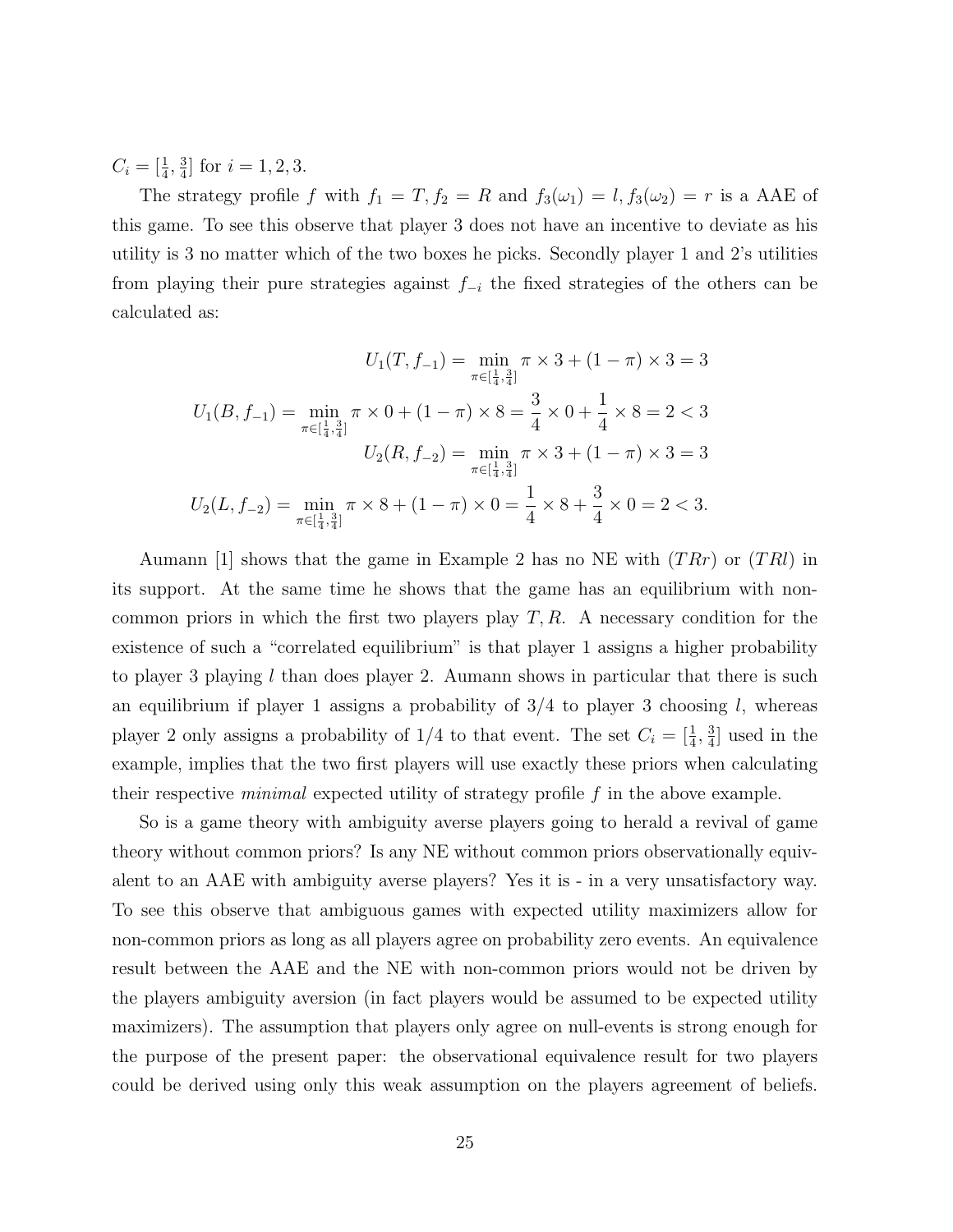The condition would have to be strengthened considerably for a study of games with more than two players.

It could be interesting to derive a non-probabilistic axiom of "common beliefs" from the observation that for the case of risk averse expected utility maximizers the common prior assumption holds, if and only if full insurance allocations are Pareto optimal. Billot, Chaetauneuf, Gilboa and Tallon [6] use exactly this observation to develop a notion of "sharing beliefs" for the case of maxmin expected utility maximizers. Example 2 withstands such a strengthening of the requirement of "common beliefs". In fact, the above example would probably satisfy many different notions of "common beliefs" for uncertainty averse agents as the sets of beliefs of all three players exactly coincide in the example.<sup>6</sup>

#### 11.3 Equilibrium in Beliefs

For the case of expected utility maximizers, any mixed strategy equilibrium can be interpreted as an equilibrium in beliefs. According to this interpretation it is assumed that each player picks a pure strategy. Players do not know the pure strategies picked by their opponents, instead they form (probabilistic) beliefs about the actual choices of their opponents. A set of such beliefs constitutes an equilibrium in beliefs if every action in the support of a player's belief is a best response given the belief of the player choosing that action. For the case of a two player game with expected utility maximizers the distinction between equilibrium in beliefs and mixed strategy equilibrium is purely philosophical. Two probabilities on the set of all actions of the two players constitute a mixed strategy equilibrium, if and only if they constitute an equilibrium in beliefs.

This changes dramatically once we allow for ambiguously mixed strategies and ambiguous beliefs. To see why this would be true observe that objective mixing allows an agent to smooth out subjective uncertainty. So some actions that are not best responses

 ${}^{6}$ Lo [23] covers games with more than 2 players. He assumes that preferences can be represented following Gilboa and Schmeider [16] and assumes that the belief sets of all players have to be equal. This is unsatisfactory as we do not have an axiomatic foundation for the assumption that belief sets should coincide exactly. Eichberger and Kelsey [13] acknowledge that common priors matter for the context of games with more than 2 players. They do not attempt to tackle this questions in their article.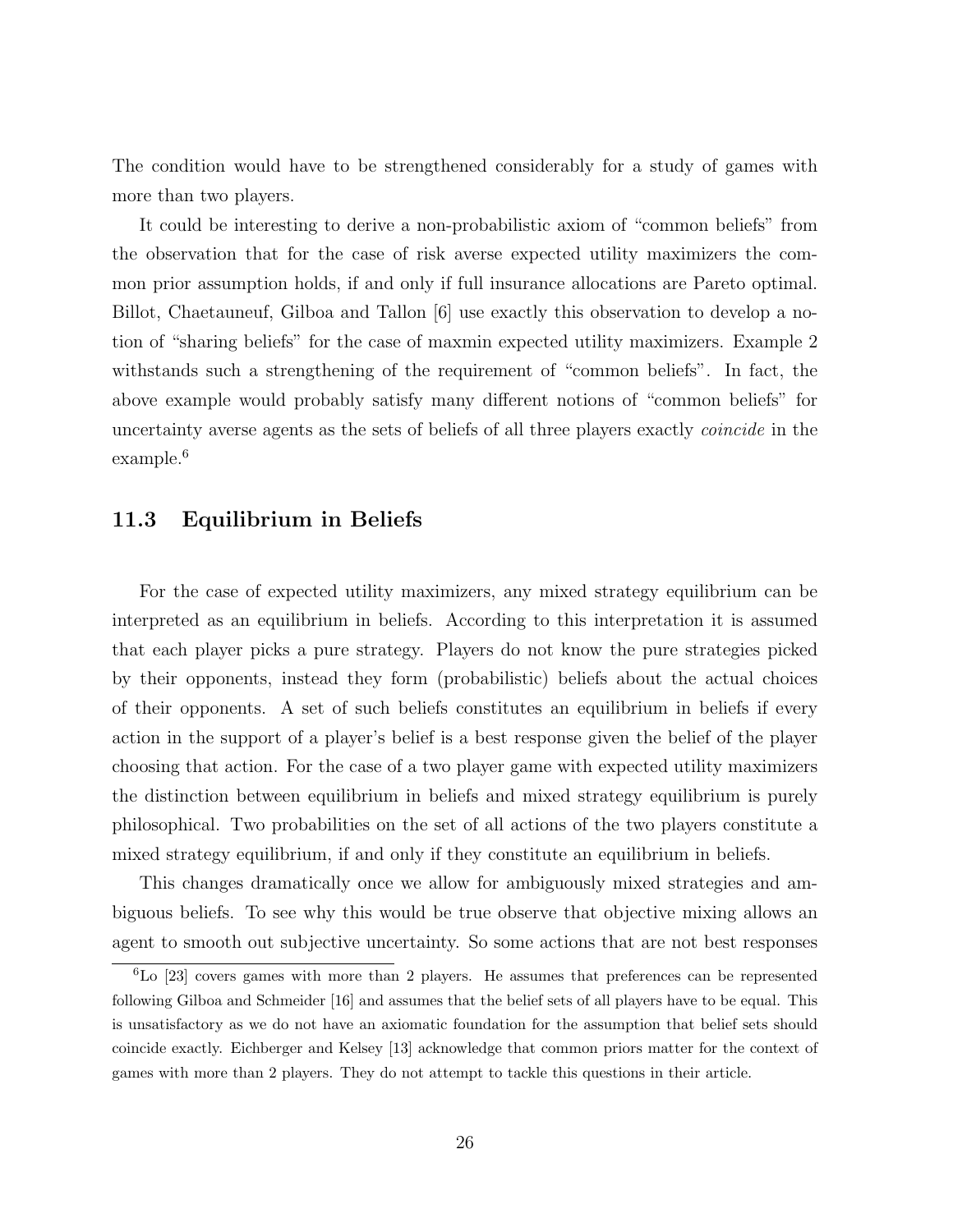when played as pure strategies can be played with positive probability in an AAE. To formally state and prove the divergence of the two notions of equilibrium observe first of all that the definition of AAE presented in the present paper generalizes the standard definition of mixed strategy equilibrium in the sense that it allows for ambiguously mixed strategies in addition to objectively mixed strategies.

Just as for the definition of AAE we take ambiguous games as the starting point for the definition of equilibria in beliefs. An act  $f_i$  is no longer interpreted as the strategy chosen by player i, but rather as player  $-i$ 's belief about the pure strategy of player i. This generalizes the standard definition of equilibrium in beliefs insofar as that the belief on the strategy of the other need not be an objective mixture but can be any act. Consequently, we could call a strategy profile  $f$  an equilibrium in beliefs, if every action in the support of  $f_i$  is a best response (among the pure strategies) for player i given his belief  $f_{-i}$  about the other player's strategy.

Some gaps need to be filled in this definition. Just as for the case of AAE the difference between equilibria in ambiguous beliefs and equilibria in beliefs should not be driven by any extraneous changes in the definition of a game. In short, we need to check whether the conditions of strategic independence and agreement provided above can also be used in the present context. The condition that players agree on non-null events would amount to some condition of "non-delusion". Just as in the above case the condition allows us to construct the notion of the "support" of an act. The definition of stochastic independence needs to differ though. Stochastic independence in the present context should mean that player i's ranking over his response to a belief  $f_{-i}$  about the other should not depend on the event  $\omega_i$ , which is observed by player i, when the state is  $\omega$ . In the context of expected utility maximizing agents this definition of stochastic independence is equivalent to the definition of stochastic independence given above. Outside this context these definitions need not coincide. With all this in mind we can now give an example of a game in which equilibria in beliefs and equilibria in ambiguous beliefs do not coincide.

**Example 3** Let the ambiguous game  $G' = (\Omega, A, \succeq')$  be defined by a singleton  $\Omega_1$  and  $\Omega_2 = {\omega_1, \omega_2}$  and the following payoff matrix: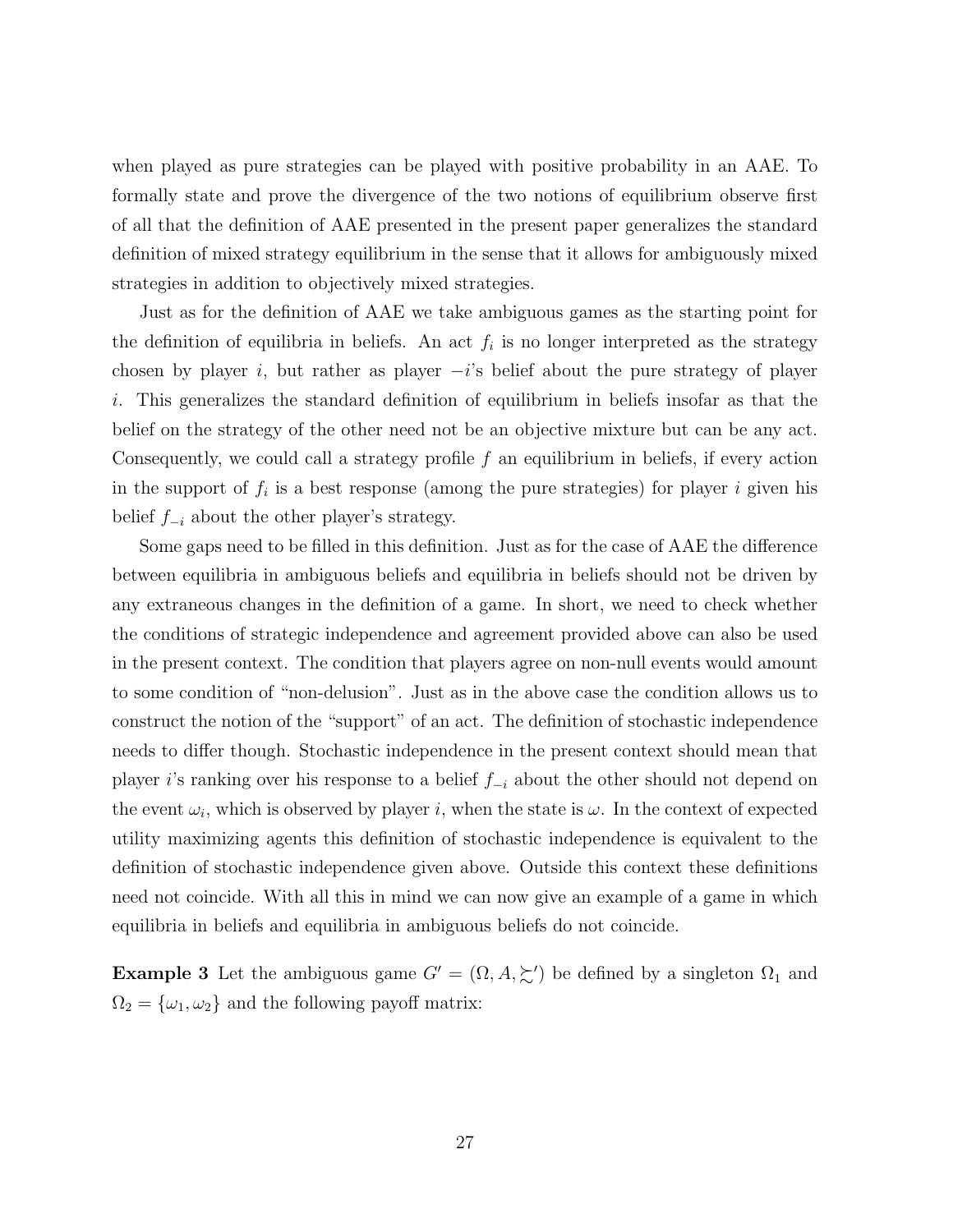|   |       | K.    |
|---|-------|-------|
| T | 0, 0  | 1,0   |
| М | 1,0   | 0, 0  |
| В | .4, 0 | .4, 0 |

Observe that this example represents a version of the classical Ellsberg example as a game between the experimental subject (player 1) and the experimenter (player 2). The experimenter is not supposed to have any preferences over the outcome of the game, so his utility is evaluated at the constant value 0. Now interpret the two states of  $\Omega_2$  of drawing a blue or a green ball from a classical two color Ellsberg urn. If the subject is uncertainty averse, she might prefer to obtain .4 for sure rather than obtaining 1 only if a ball of a particular color is drawn from the urn. In that case the act  $f_1 = B$  and  $f_2(\omega_1) = L$ ,  $f_2(\omega_2) = R$  is an equilibrium in ambiguous beliefs. This strategy profile is not an AAE, as the subject would be strictly better off by objectively mixing between T and M.

The marked difference between the two solution concepts generates the need to take sides. Which one of the two concepts is the appropriate solution concept? The answer very much depends on whether players (or people) are able to commit to randomize their strategies. Would a subject in the above experiment be able to commit to a mixed strategy? Would she be able to ignore her ability to reconsider the action prescribed by the mixture? Answers to questions like this one certainly depend on a) the time frame of the decisions and b) what is at stake. Either extreme, namely the assumption that players either are able to commit fully as well as the assumption that players are completely incapable to commit seems too strong. In the context of expected utility maximizers the two assumptions yield the same predictions, so there was no need to generate an intermediate assumption. In the present context of ambiguity averse players, the predictions strongly depend on the assumption on the ability to commit to randomized strategies. Further research may find a good way to compromise between the two extreme assumptions.

#### 11.4 Observational Difference: Other Equilibrium Concepts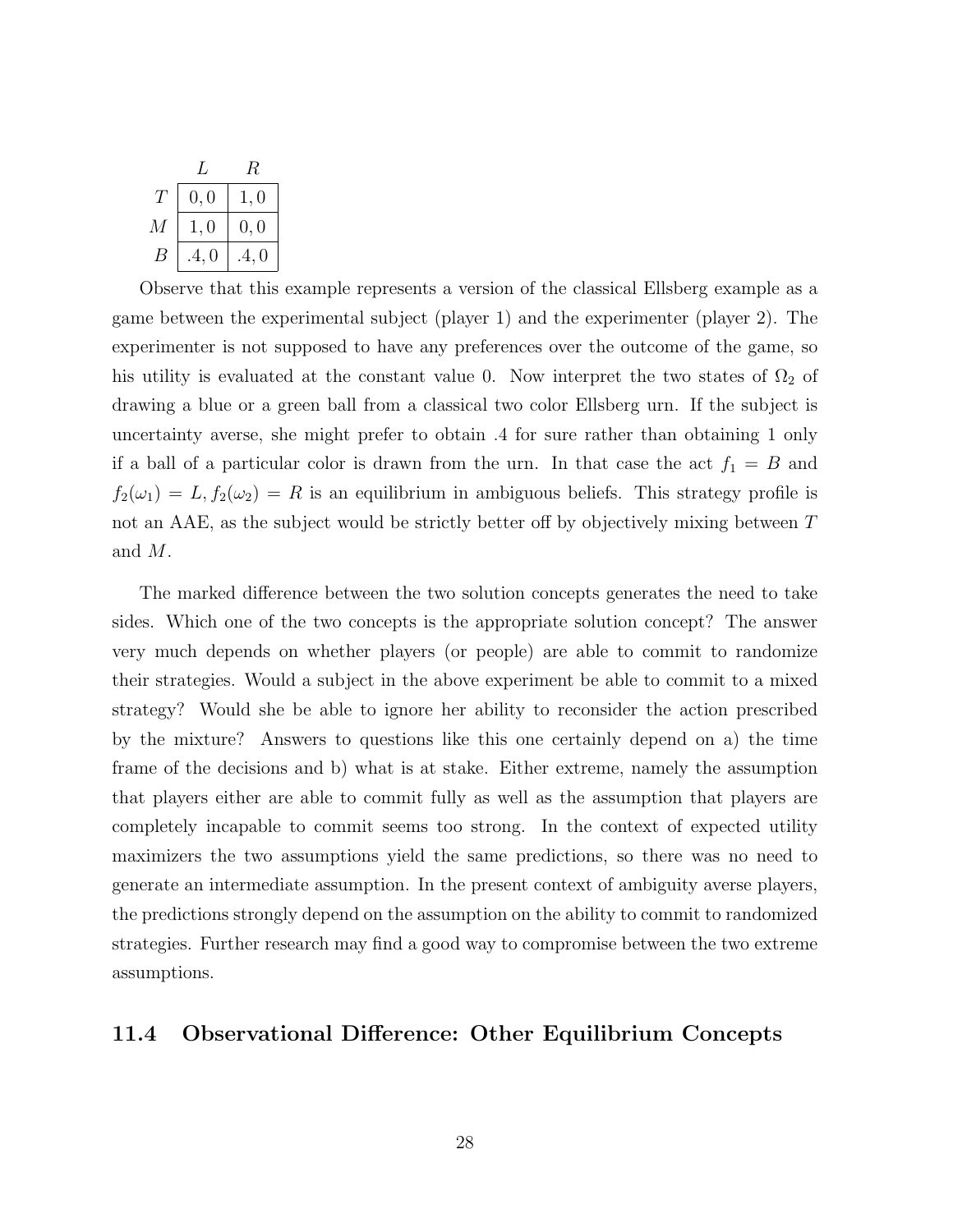When comparing the notions of equilibrium of the present study with some of the preceding notions of equilibrium I already pointed out in section 5 that prior definitions build on particular representations of the players preferences. Klibanoff [18] as well as Lo [23] use Gilboa and Schmeidler's maxmin expected utilities to define their respective equilibrium concepts, whereas Dow and Werlang [12], Eichberger and Kelsey's [13] as well as Marinacci's [25] use Schmeidler's Choquet utility representation to define their equilibrium concepts. It is puzzling then, that only Lo finds that "the observed behavior of the uncertainty averse players (the actual strategies they choose) is consistent with [expected] utility maximization" (Lo [23] page 463), even though the preferences assumed by all the mentioned studies satisfy (RAT), (EU), (MON') and (UA). I already showed above in section 11.1, that the weakening of (MON) to (MON') allows for AAE that are observationally different from all NE of a game. To see that the difference between the results of the preceding studies and Theorem 1 depend on more than just the difference in the monotonicity axiom, let me discuss Klibanoff's notion of equilibrium at the hand of an example. A mixed strategy profile is an equilibrium following Klibanoff if each player maximizes their utility given their belief on the other and if a consistency condition between beliefs and and actually chosen strategies holds. The consistency condition requires that the (mixed) strategy of player i must be part of player  $-i$ 's belief set  $C_i$  about the strategy of player *i*. Formally the definition can be stated as follows:

**Definition 4** Take a game  $G = (A, \geq)$ . A profile of mixed strategies  $p^*$  is considered an **equilibrium** or short **KE**, if there exist two convex and compact belief sets  $C_i \subset \mathcal{P}(A_i)$  $i = 1, 2 \text{ such that } p_i^* \text{ maximizes } \min_{p_{-i} \in C_{-i}} u^i(p_i \times p_{-i}) \text{ and } p_i^* \in C_i \text{ for } i = 1, 2.$ 

Let me use the following example of Klibanoff [18] to show that the difference between KE and AAE goes beyond the assumption of different axioms of monotonicity.

**Example 4** Let the normal form game  $G = (A, \Sigma)$  be defined by the payoff matrix

|              |              | К.        |
|--------------|--------------|-----------|
| $\mathbf{L}$ | 3,0          | 1.2       |
| R            | $_{\rm 0,4}$ | $0, -100$ |

.

Klibanoff shows that  $(T, L)$  is a KE. To see this let  $C_1 = [.1, 1]$  and  $C_2 = \{1\}$ . Player 2's utility of his strategy  $p_2$  can be written as  $\min_{q \in [1,1]} 2(1-p_2)q + 4p_2(1-q) - 100(1-q)$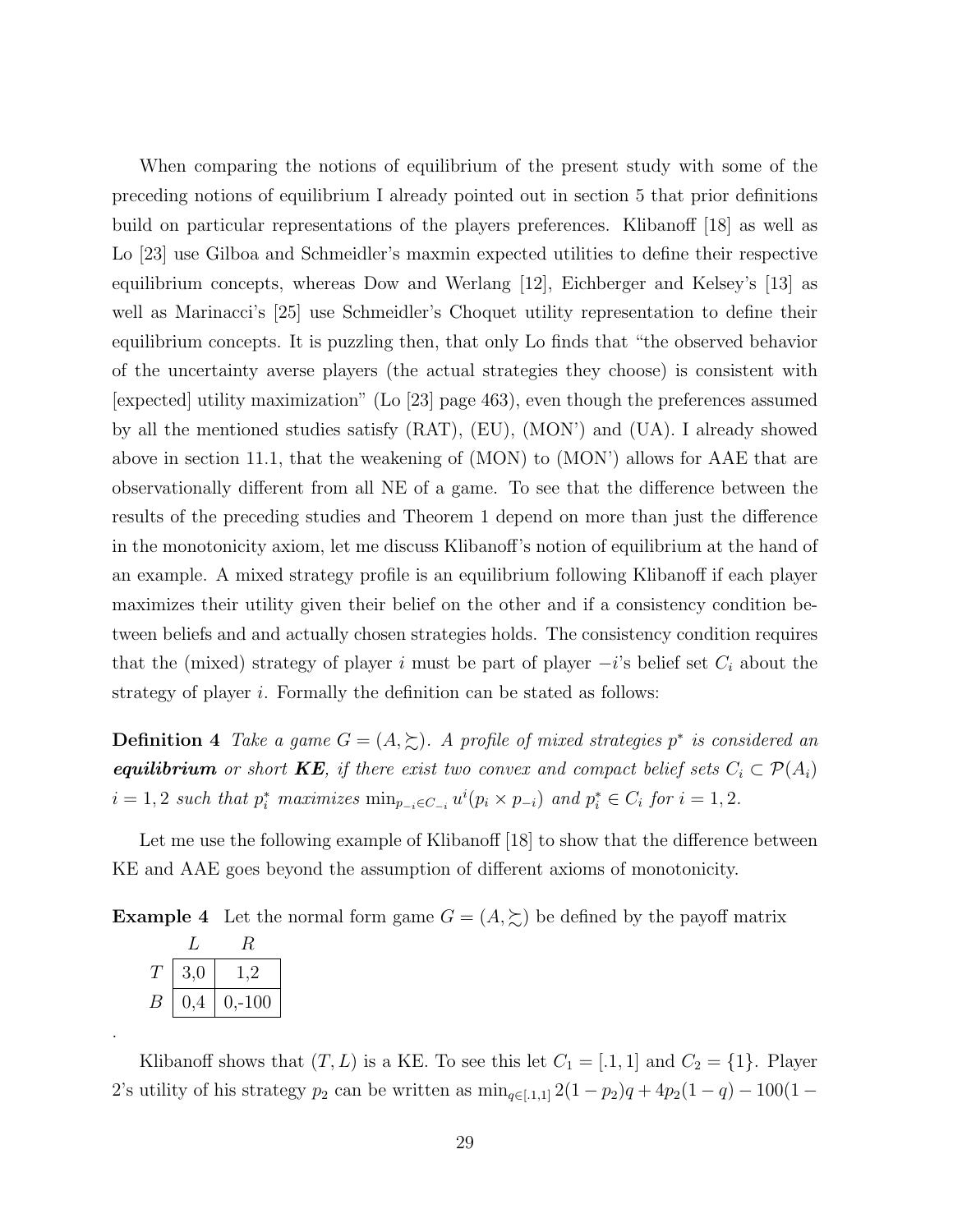$p_2(1 - q)$ . Player 2's utility is maximized at  $p_2 = 1$ . On the other hand T is player 1's best reply to the pure strategy L. Next observe that  $(T, L)$  and  $C_1, C_2$  satisfy the consistency requirement. Finally observe that the unique NE of the game is  $(T, R)$ .

To better understand the difference between the concepts of AAE and KE let me rewrite the above example to fit the present framework: Consider a general ambiguous act extension  $G' = (\Omega, A, \succeq')$  of the above game G with  $\Omega_1 = {\omega_1, \omega_2}$  and  $\Omega_2$  a singleton. Define f such that  $f_1(\omega_1) = T$ ,  $f_1(\omega_2) = B$  and  $f_2 = L$ . For this profile to be an equilibrium  $\omega_2$  has to be 1-null as T strictly dominates B. On the other hand  $\omega_2$  cannot be 2-null, as in that case R would be player 2's unique best reply. We conclude that players must disagree on null events for  $(T, L)$  to be an equilibrium. In accordance with the section on observational equivalence (section 6) the connection between this strategy profile  $(T, L)$  to some empirical predictions becomes difficult: If the researcher was to agree with player 1 he should be utterly surprised if, B was ever observed. If, on the other hand, he agrees more with player 2's view of the world, the play of B should be perceived as normal.

Next it is important to observe that the assumption that players disagree on null events alone can generate the same strategy profile - uncertainty aversion is not needed. The acts  $f_1, f_2$  are best replies to each other when both players are expected utility maximizers with divergent priors  $\pi_1(\omega_1) = 1$  and  $\pi_2(\omega_1) = 1/10$ . Finally it should be noted that (MON) needs to be violated for  $(T, L)$  to be a KE, as the consistency condition requires that  $p_1 = 1 \in C_1$  which must contain other priors that assign positive probability to  $\omega_2$ as was argued above.

The equilibrium concepts of Lo and Klibanoff differ only insofar as that Lo requires a stronger consistency condition between strategies and beliefs. This condition is strong enough to imply that players must agree on non-null events; Lo therefore also obtains a result of observational equivalence. Interestingly, disagreement on null events also underlies most examples provided by Dow and Werlang and Marinacci even though their concepts could generate observationally different results without such disagreement as they extend the notion of equilibrium in beliefs to the case of uncertainty averse players (see the discussion in section 11.3).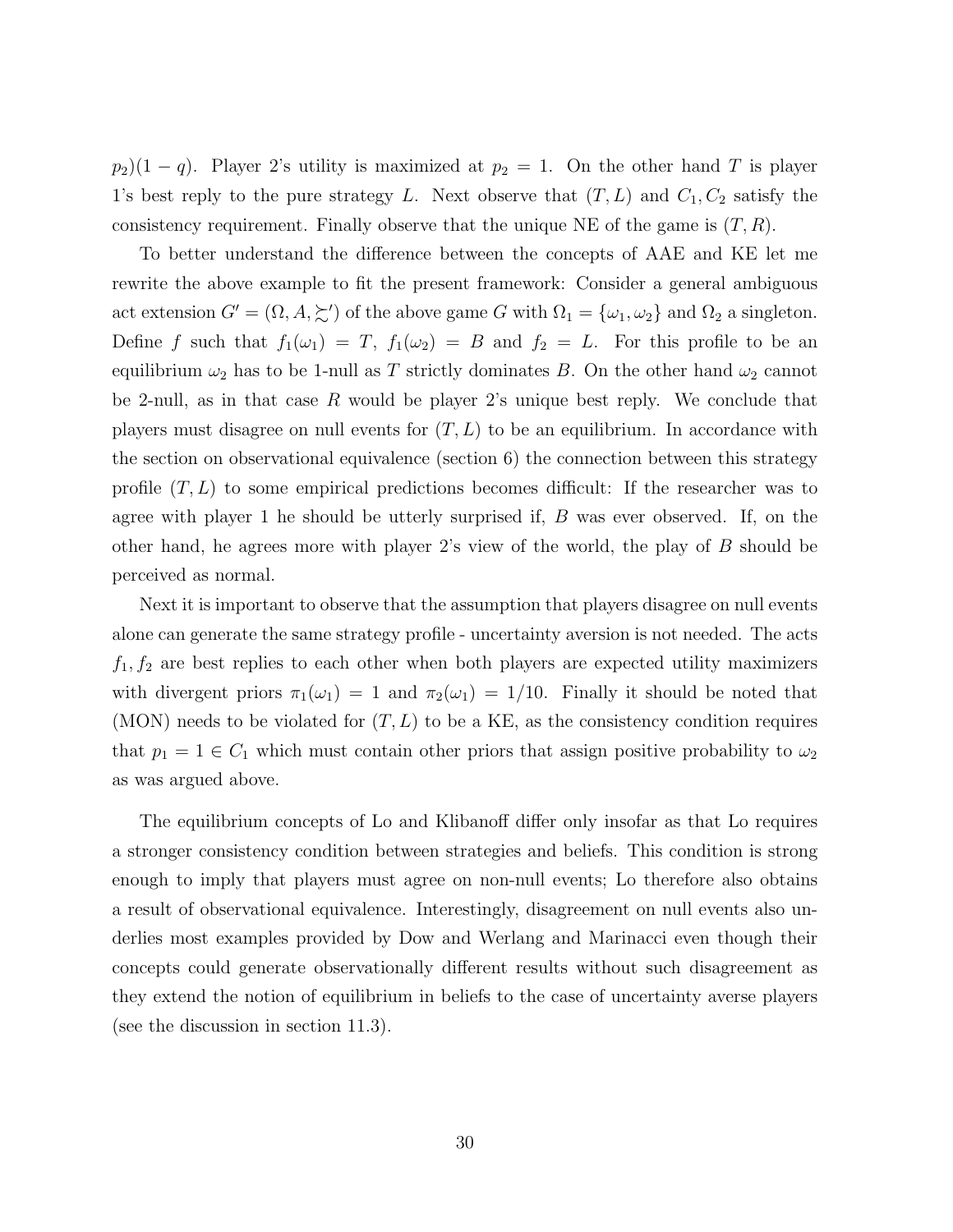### 12 Conclusion

The first contribution of this paper is to put Aumann's 1974 framework of games into service for the analysis of strategic interactions between ambiguity averse players. This framework allows me to base the definition of an ambiguous analogue to mixed strategy equilibrium on the standard notion of Nash equilibrium. The second main contribution of the paper is the proof that an outside observer cannot distinguish whether a game is played by two uncertainty averse players or two uncertainty neutral ones if players use explicit randomization devices. The third main contribution concerns the interpretation of alternative equilibrium concepts for uncertainty averse players. I show that the behavioral differences predicted by prior equilibrium concepts in the literature are not so much a result of the assumption of uncertainty aversion but rather a result on the players disagreements on the possible occurrence of all events in the state space. Is there any hope for a manageable theory of games with uncertainty averse players that yields predictions that differ from standard theory?

For me, the answer is a clear yes. I see the following avenues for future research. We might want to give up on the assumption that players should agree on null events. If this is the case then we should do so in a controlled manner: Marinacci [25] does exactly that. The advantage of his equilibrium concept is that he parameterizes the uncertainty of players in a game. In the light of the present study such a parametrization seems very important as it allows us to gradually relax the assumption that players agree on null events. Marinacci's approach allows us to find equilibrium predictions for ambiguity averse players that differ from the equilibrium predictions of mixed strategy equilibrium while retaining control over the gap between the player's actual strategies and other players beliefs on these strategies.<sup>7</sup> Marinacci's main contribution is a proof of existence of ME for any level of uncertainty. The concept has yet to prove its merits in applied studies.

Even if we insist on players agreeing on null events a game theory with uncertainty averse players might yield observationally different results. Theorem 1 crucially depends on the assumption that there are just two players. In section 11.2 I showed that the extension of the present theory to more than two players can yield observationally different

<sup>7</sup>Eichberger and Kelsey [13] provide an alternative parametrization of the degree of uncertainty in a game.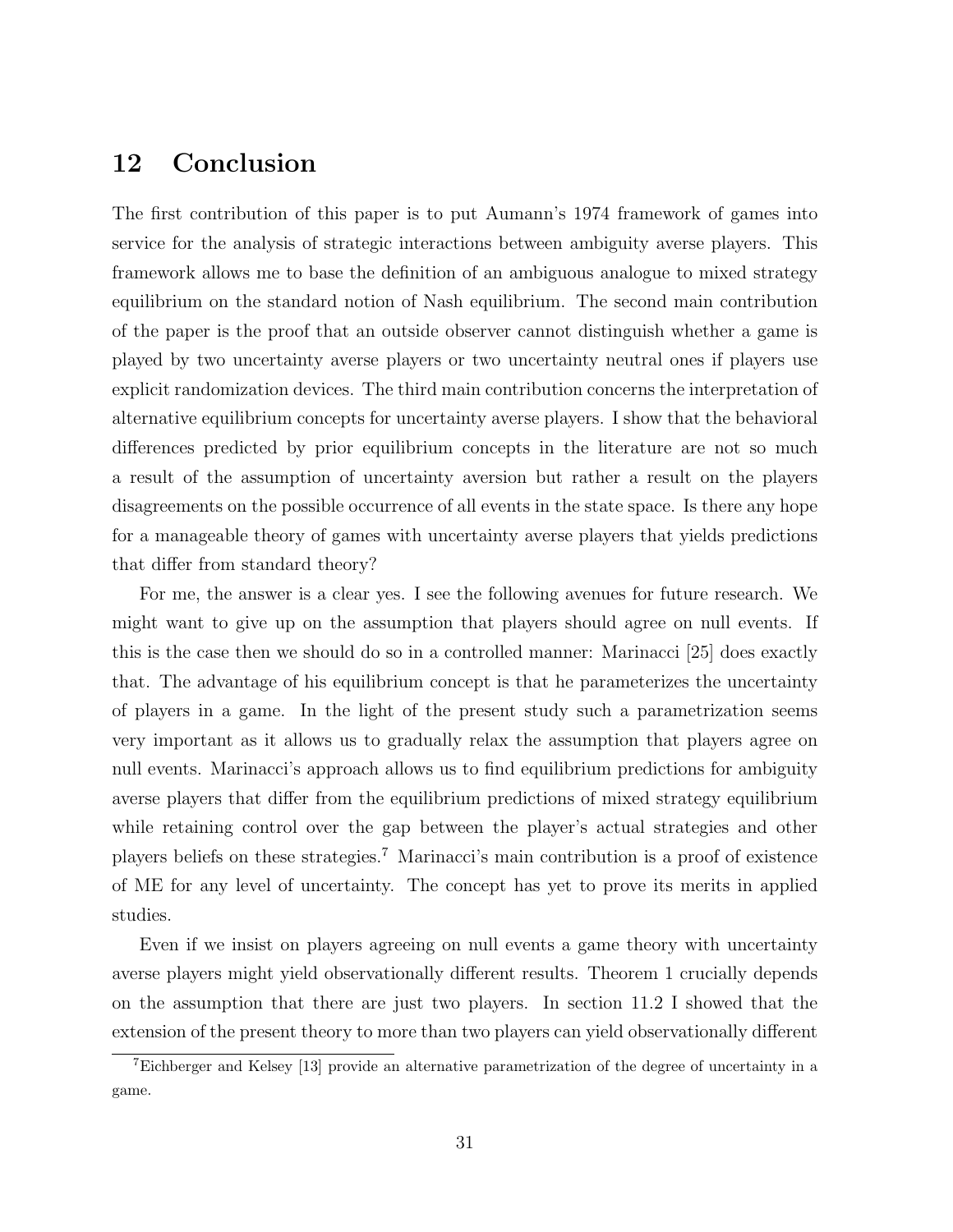results. Schmeidler's [28] assumption of uncertainty aversion (UA) also plays a certain role for the validity of Theorem 1. If games with ambiguity averse players are instead modeled following Bewley [5], predictions that differ observationally from the standard theory of mixed strategy equilibrium can be obtained. In section 11.3 I showed that a translation of the concept of equilibrium in beliefs to the context of ambiguity averse players can yield observationally different results from the concept of mixed strategy equilibrium. In short: the negative result for the model of two players games introduced here should highlight the potential for all the positive results that could arise when relaxing the various assumptions made in the present model.

## References

- [1] R. Aumann, "Subjectivity and Correlation in Randomized Strategies", Journal of Mathematical Economics, 1, (1974), pp. 67-96.
- [2] Y. Azrieli and R. Teper, "Uncertainty Aversion and Equilibrium Existence in Games with Incomplete Information", *mimeo*, Tel Aviv University 2009.
- [3] S. Bade, "Electoral Competition with Uncertainty Averese Parties", mimeo, Penn State University, 2007.
- [4] S. Bade, "Stochastic Independence with Maxmin Expected Utilities" mimeo, Penn State University, 2008.
- [5] T. Bewley, "Knightian Decision Theory: Part I.", Decisions in Economics and Finance, 25, (2002), pp. 79-110.
- [6] A. Billot, A. Chateauneuf, I. Gilboa and J.-M. Tallon, "Sharing Beliefs: Between Agreeing and Disagreeing", Econometrica, 68, (2000), pp. 685-694.
- [7] S. Bose, E. Ozdenoren and A. Pape, "Optimal Auctions with Ambiguity", Theoretical Economics, 1, (2006), pp. 411-438.
- [8] A. Brandenburger, L. Blume and E. Dekel, "Lexicographic Probabilities and Choice Under Uncertainty" *Econometrica*, 59, (1991), pp. 61-79.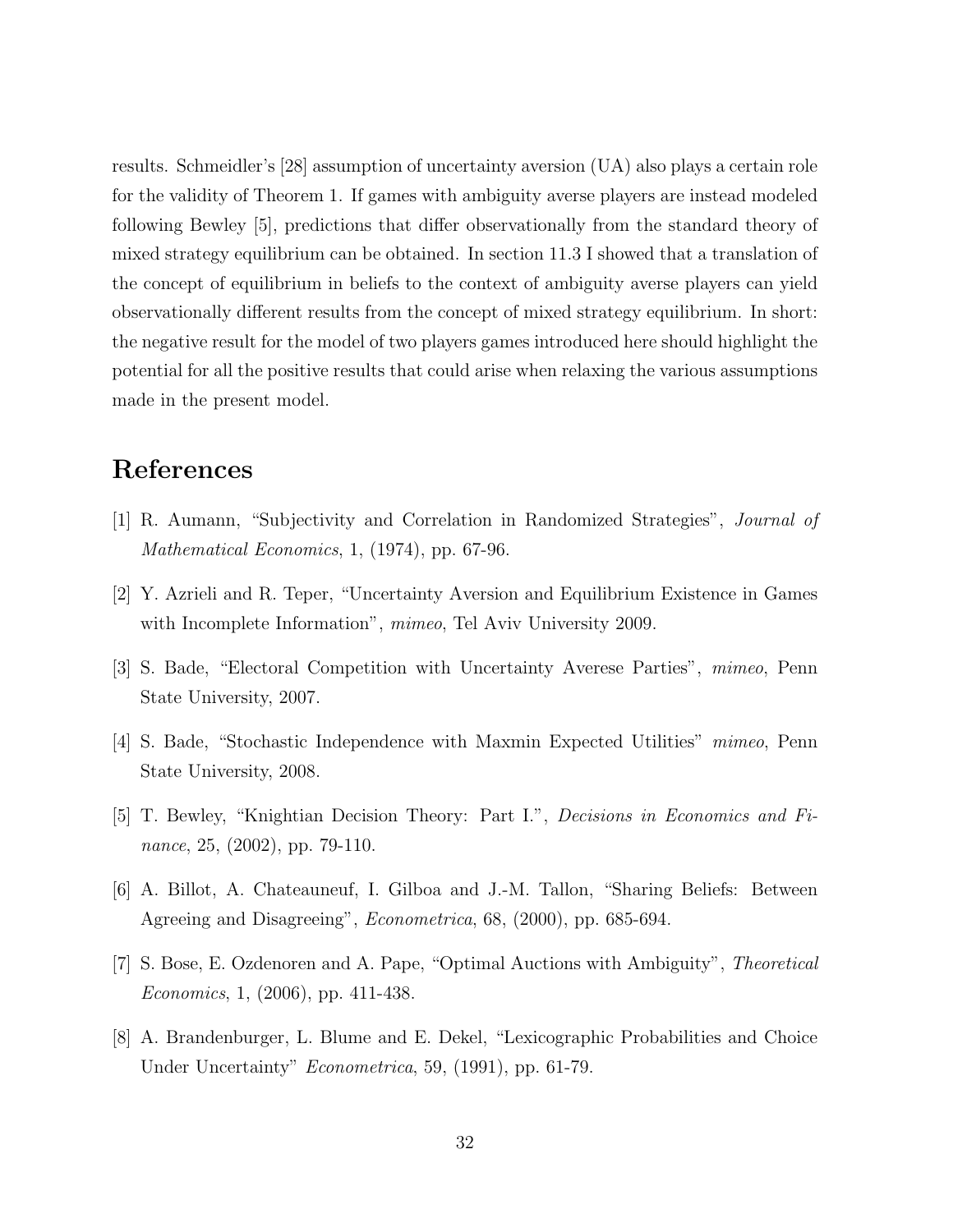- [9] C. Camerer and M. Weber, "Recent Developments in Modeling Preferences: Uncertainty and Ambiguity", Journal of Risk and Uncertainty, 5, (1992), pp. 325-370.
- [10] P.-A. Chiappori, S. Levitt and T. Groseclose, "Testing Mixed-Strategy Equilibria When Players Are Heterogeneous: The Case of Penalty Kicks in Soccer", The American Economic Review, 92, (2002), pp. 1138-1151.
- [11] S. Cerreia-Vioglio, F. Maccheroni, M. Marinacci and L. Montrucchio, "Uncertainty Averse Preferences, Carlo Alberto Notebook 77, 2008.
- [12] J. Dow and S. Werlang, "Nash Equilibrium under Knightian Uncertainty: Breaking Down Backward Induction", *Journal of Economic Theory*, 64, (1994), pp. 305-324.
- [13] J. Eichberger and D. Kelsey, "Non-Additive Beliefs and Strategic Equilibria", Games and Economic Behavior, 30, (2000), pp. 183-215.
- [14] L. Epstein "Preference, Rationalizability and Equilibrium, Journal of Economic Theory, 73, (1997), pp. 1-29.
- [15] L. Epstein and M. Marinacci, "Mutual Absolute Continuity of Multiple Priors, Journal of Economic Theory, 137, (2007), pp. 716-720.
- [16] I., Gilboa and D., Schmeidler, "Maxmin Expected Utility with Non-Unique Prior", Journal of Mathematical Economics, 18, (1989), pp. 141-153.
- [17] L. Hansen and T. Sargent, "Robust Control and Model Uncertainty", American Economic Review, 91, (2001), 60-66.
- [18] P. Klibanoff, "Uncertainty, Decision and Normal Form Games", mimeo, Northwestern, 1996.
- [19] P. Klibanoff, "Stochastically Independent Randomization and Uncertainty Aversion", Economic Theory, 18, (2001), pp. 605-620.
- [20] P. Klibanoff, M. Marinacci and S. Mukerji, "A Smooth Model of Decision Making Under Ambiguity", Econometrica, 73, (2005), pp. 1849-1892.
- [21] E. Lehrer, "Partially-Specified Probabilities: Decisions and games", mimeo, Tel Aviv, 2008.